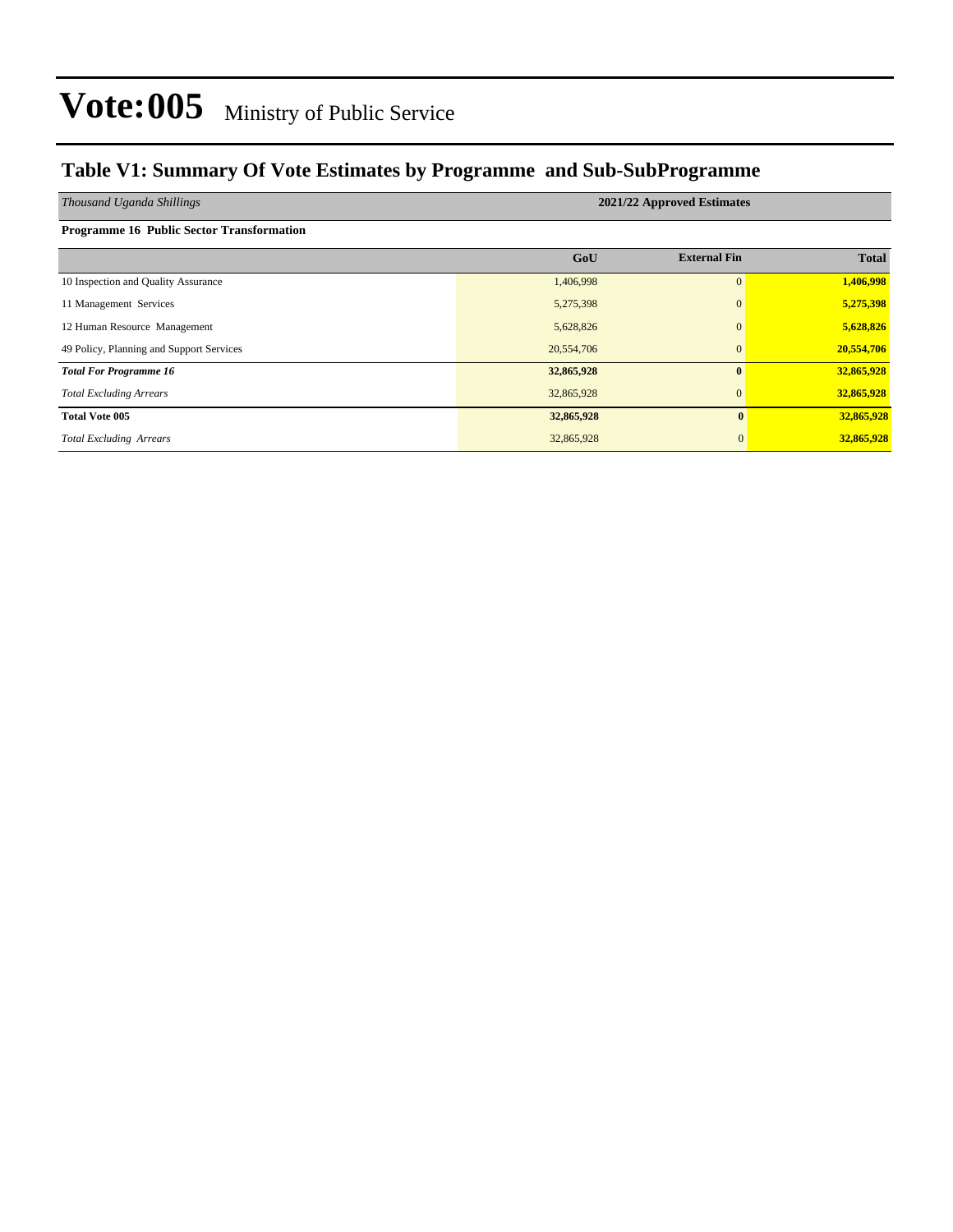### **Table V2: Summary Of Vote Estimates by Sub-SubProgramme,Department and Project**

| Thousand Uganda Shillings                                                 |                  | 2020/21 Approved Budget |                  |              | 2021/22 Approved Estimates |                               |              |
|---------------------------------------------------------------------------|------------------|-------------------------|------------------|--------------|----------------------------|-------------------------------|--------------|
| Sub-SubProgramme 10 Inspection and Quality Assurance                      |                  |                         |                  |              |                            |                               |              |
| Recurrent Budget Estimates                                                | <b>Wage</b>      | Non-Wage                | AIA              | <b>Total</b> | <b>Wage</b>                | Non-Wage                      | <b>Total</b> |
| 06 Public Service Inspection                                              | 289,016          | 369,330                 | $\boldsymbol{0}$ | 658,347      | 350,000                    | 254,257                       | 604,257      |
| 08 Records and Information Management                                     | 405,816          | 562,712                 | $\boldsymbol{0}$ | 968,528      | 450,000                    | 352,740                       | 802,740      |
| <b>Total Recurrent Budget Estimates for Sub-</b><br>SubProgramme          | 694,832          | 932,043                 | $\bf{0}$         | 1,626,874    | 800,000                    | 606,998                       | 1,406,998    |
|                                                                           | GoU              | <b>External Fin</b>     | <b>AIA</b>       | <b>Total</b> | GoU                        | <b>External Fin</b>           | <b>Total</b> |
| <b>Total For Sub-SubProgramme 10</b>                                      | 1,626,874        | $\bf{0}$                | $\bf{0}$         | 1,626,874    | 1,406,998                  | $\bf{0}$                      | 1,406,998    |
| <b>Total Excluding Arrears</b>                                            | 1,626,874        | $\boldsymbol{0}$        | $\boldsymbol{0}$ | 1,626,874    | 1,406,998                  | $\overline{0}$                | 1,406,998    |
| <b>Sub-SubProgramme 11 Management Services</b>                            |                  |                         |                  |              |                            |                               |              |
| <b>Recurrent Budget Estimates</b>                                         | <b>Wage</b>      | <b>Non-Wage</b>         | AIA              | <b>Total</b> | <b>Wage</b>                | <b>Non-Wage</b>               | <b>Total</b> |
| 17 Institutional Assessment                                               | 411,926          | 836,325                 | $\boldsymbol{0}$ | 1,248,251    | 430,000                    | 4,539,129                     | 4,969,129    |
| 18 Research and Standards                                                 | 153,511          | 278,616                 | $\boldsymbol{0}$ | 432,126      | 170,000                    | 136,269                       | 306,269      |
| <b>Total Recurrent Budget Estimates for Sub-</b><br>SubProgramme          | 565,437          | 1,114,940               | $\bf{0}$         | 1,680,377    | 600,000                    | 4,675,398                     | 5,275,398    |
|                                                                           | GoU              | <b>External Fin</b>     | <b>AIA</b>       | Total        | GoU                        | <b>External Fin</b>           | <b>Total</b> |
| <b>Total For Sub-SubProgramme 11</b>                                      | 1,680,377        | $\bf{0}$                | $\bf{0}$         | 1,680,377    | 5,275,398                  | $\bf{0}$                      | 5,275,398    |
| <b>Total Excluding Arrears</b>                                            | 1,680,377        | $\boldsymbol{0}$        | $\boldsymbol{0}$ | 1,680,377    | 5,275,398                  | $\mathbf{0}$                  | 5,275,398    |
| Sub-SubProgramme 12 Human Resource Management                             |                  |                         |                  |              |                            |                               |              |
| <b>Recurrent Budget Estimates</b>                                         | <b>Wage</b>      | <b>Non-Wage</b>         | <b>AIA</b>       | <b>Total</b> | <b>Wage</b>                | <b>Non-Wage</b>               | <b>Total</b> |
| 04 Human Resource Development                                             | 192,809          | 379,999                 | $\boldsymbol{0}$ | 572,808      | 210,369                    | 199,112                       | 409,481      |
| 05 Compensation                                                           | 191,787          | 695,414                 | $\mathbf{0}$     | 887,201      | 191,787                    | 298,242                       | 490,029      |
| 14 Performance Management                                                 | 162,444          | 584,640                 | $\boldsymbol{0}$ | 747,084      | 162,444                    | 239,456                       | 401,900      |
| 15 Human Resource Policies and Procedures                                 | 385,400          | 656,106                 | $\boldsymbol{0}$ | 1,041,506    | 385,400                    | 180,944                       | 566,344      |
| 16 Human Resource Management Systems                                      | 150,000          | 3,832,026               | $\boldsymbol{0}$ | 3,982,026    | 150,000                    | 3,611,072                     | 3,761,072    |
| <b>Total Recurrent Budget Estimates for Sub-</b><br><b>SubProgramme</b>   | 1,082,440        | 6,148,185               | $\bf{0}$         | 7,230,625    | 1,100,000                  | 4,528,826                     | 5,628,826    |
|                                                                           | GoU              | <b>External Fin</b>     | <b>AIA</b>       | Total        | GoU                        | <b>External Fin</b>           | <b>Total</b> |
| <b>Total For Sub-SubProgramme 12</b>                                      | 7,230,625        | $\bf{0}$                | $\bf{0}$         | 7,230,625    | 5,628,826                  | $\bf{0}$                      | 5,628,826    |
| <b>Total Excluding Arrears</b>                                            | 7,230,625        | $\boldsymbol{0}$        | 0                | 7,230,625    | 5,628,826                  | $\mathbf{0}$                  | 5,628,826    |
| <b>Sub-SubProgramme 49 Policy, Planning and Support Services</b>          |                  |                         |                  |              |                            |                               |              |
| <b>Recurrent Budget Estimates</b>                                         | <b>Wage</b>      | <b>Non-Wage</b>         | <b>AIA</b>       | <b>Total</b> | Wage                       | <b>Non-Wage</b>               | <b>Total</b> |
| 01 Finance and Administration                                             | 1,935,145        | 4,486,442               | $\boldsymbol{0}$ | 6,421,587    | 1,777,853                  | 3,025,052                     | 4,802,905    |
| 02 Administrative Reform                                                  | $\boldsymbol{0}$ | 406,732                 | $\boldsymbol{0}$ | 406,732      | $\boldsymbol{0}$           | 293,000                       | 293,000      |
| 10 Internal Audit                                                         | $\boldsymbol{0}$ | 116,565                 | $\boldsymbol{0}$ | 116,565      | $\boldsymbol{0}$           | 49,705                        | 49,705       |
| 11 Civil Service College                                                  | 662,239          | 1,832,330               | $\boldsymbol{0}$ | 2,494,569    | 662,239                    | 457,053                       | 1,119,291    |
| 13 Public Service Pensions                                                | $\boldsymbol{0}$ | 4,300,045               | $\boldsymbol{0}$ | 4,300,045    | $\boldsymbol{0}$           | 8,856,461                     | 8,856,461    |
| 19 Policy and Planning                                                    | 291,329          | 544,697                 | $\boldsymbol{0}$ | 836,026      | 291,329                    | 229,255                       | 520,584      |
| <b>Total Recurrent Budget Estimates for Sub-</b><br><b>SubProgramme</b>   | 2,888,712        | 11,686,811              | $\bf{0}$         | 14,575,524   | 2,731,421                  | 12,910,527                    | 15,641,947   |
| Development Budget Estimates                                              | <b>GoU Dev't</b> | <b>External Fin</b>     | <b>AIA</b>       | <b>Total</b> |                            | <b>GoU Dev't External Fin</b> | <b>Total</b> |
| 1682 Retooling of Public Service                                          | 4,912,759        | $\boldsymbol{0}$        | $\boldsymbol{0}$ | 4,912,759    | 4,912,759                  | $\mathbf{0}$                  | 4,912,759    |
| <b>Total Development Budget Estimates for Sub-</b><br><b>SubProgramme</b> | 4,912,759        | $\boldsymbol{0}$        | $\bf{0}$         | 4,912,759    | 4,912,759                  | $\bf{0}$                      | 4,912,759    |
|                                                                           |                  |                         |                  |              |                            |                               |              |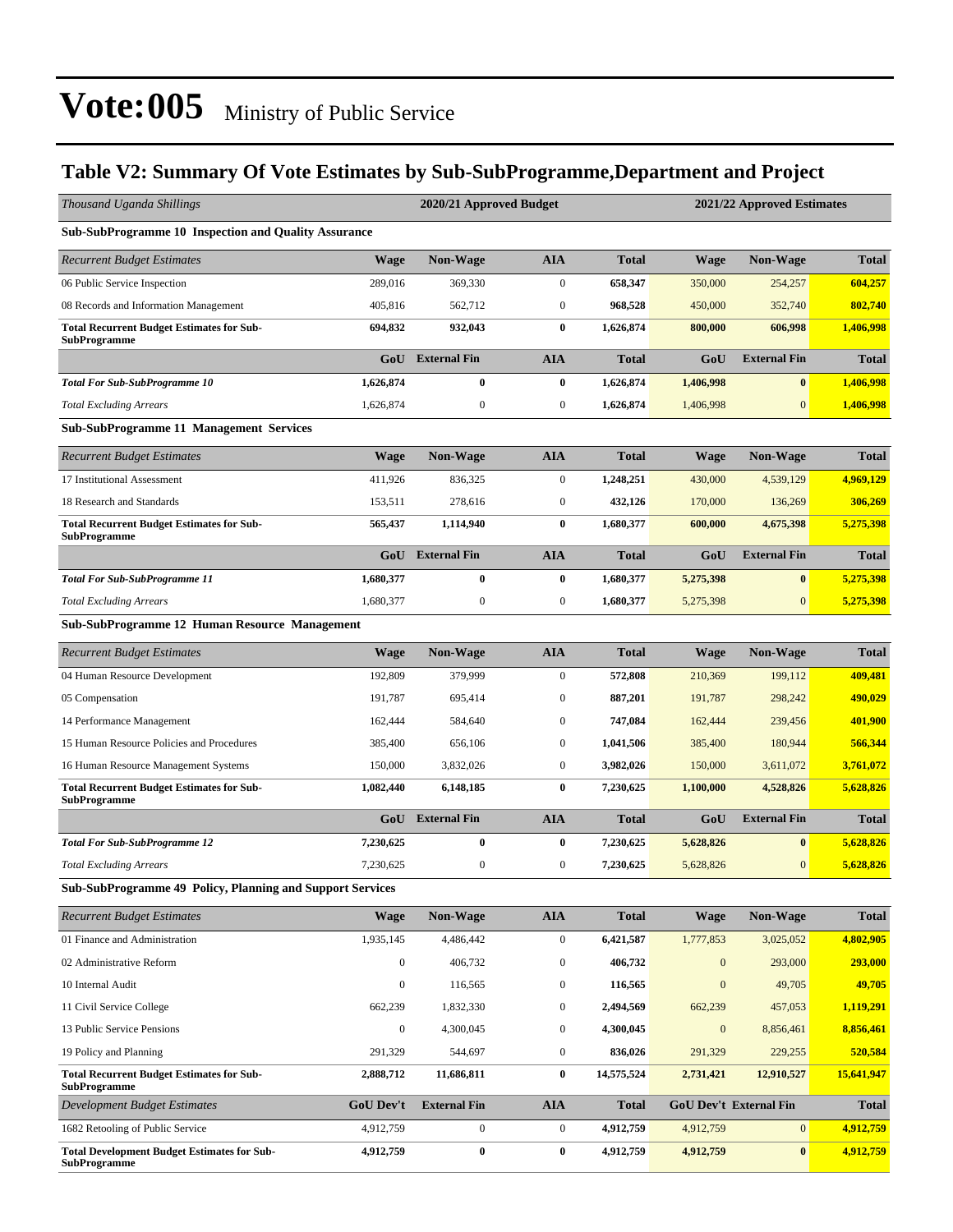|                                      | GoU        | <b>External Fin</b> | AIA         | <b>Total</b> | GoU        | <b>External Fin</b> | <b>Total</b> |
|--------------------------------------|------------|---------------------|-------------|--------------|------------|---------------------|--------------|
| <b>Total For Sub-SubProgramme 49</b> | 19,488,283 |                     | 0           | 19.488.283   | 20,554,706 | $\mathbf{0}$        | 20,554,706   |
| <b>Total Excluding Arrears</b>       | 19,376,206 |                     | $\Omega$    | 19,376,206   | 20,554,706 | $\Omega$            | 20,554,706   |
| <b>Total Vote 005</b>                | 30,026,159 | $\bf{0}$            | $\mathbf 0$ | 30.026.159   | 32,865,928 | $\mathbf{0}$        | 32,865,928   |
| <b>Total Excluding Arrears</b>       | 29,914,082 | $\Omega$            |             | 29.914.082   | 32,865,928 |                     | 32,865,928   |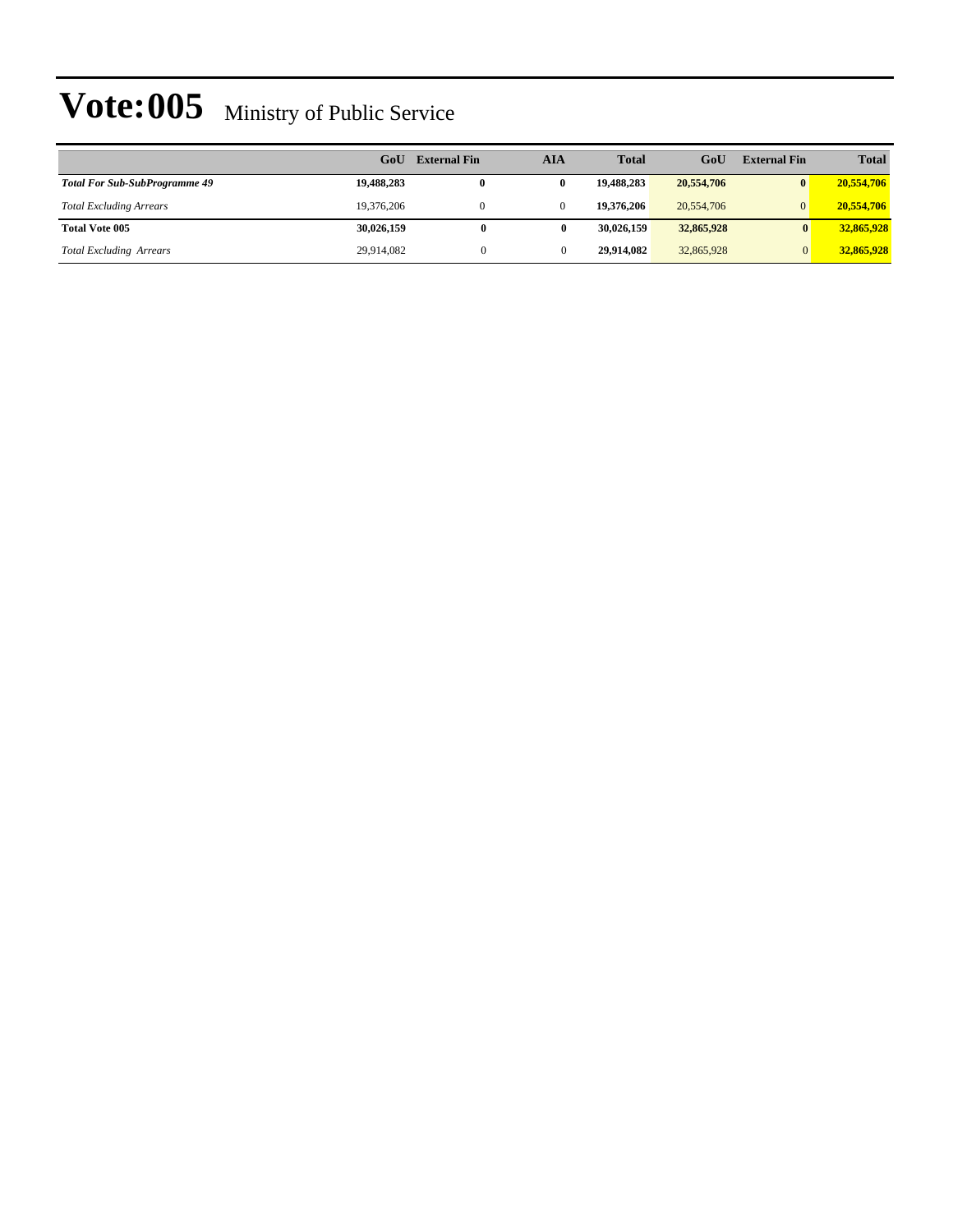### **Table V3: Summary Vote Estimates by Item**

| Thousand Uganda Shillings                                          |              | 2020/21 Approved Budget |          |              | 2021/22 Approved Estimates |                     |                         |
|--------------------------------------------------------------------|--------------|-------------------------|----------|--------------|----------------------------|---------------------|-------------------------|
|                                                                    | GoU          | External Fin            | AIA      | <b>Total</b> | GoU                        | <b>External Fin</b> | <b>Total</b>            |
| <b>Employees, Goods and Services (Outputs Provided)</b>            | 26, 343, 323 | 0                       | $\bf{0}$ | 26, 343, 323 | 29,237,928                 | $\bf{0}$            | 29,237,928              |
| 211101 General Staff Salaries                                      | 5,231,421    | 0                       | $\bf{0}$ | 5,231,421    | 5,231,421                  | $\bf{0}$            | 5,231,421               |
| 211103 Allowances (Inc. Casuals, Temporary)                        | 2,574,176    | 0                       | $\bf{0}$ | 2,574,176    | 3,377,451                  | $\bf{0}$            | 3,377,451               |
| 211106 Emoluments paid to former Presidents / Vice<br>Presidents   | 1,035,160    | 0                       | $\bf{0}$ | 1,035,160    | 6,699,667                  | $\bf{0}$            | 6,699,667               |
| 212102 Pension for General Civil Service                           | 1,955,722    | 0                       | $\bf{0}$ | 1,955,722    | 1,964,535                  | $\bf{0}$            | 1,964,535               |
| 213001 Medical expenses (To employees)                             | 138,869      | $\bf{0}$                | $\bf{0}$ | 138,869      | 10,000                     | $\bf{0}$            | 10,000                  |
| 213002 Incapacity, death benefits and funeral expenses             | 1,320,507    | 0                       | $\bf{0}$ | 1,320,507    | 20,000                     | $\bf{0}$            | 20,000                  |
| 213004 Gratuity Expenses                                           | 164,656      | 0                       | $\bf{0}$ | 164,656      | 239,759                    | $\bf{0}$            | 239,759                 |
| 221001 Advertising and Public Relations                            | 77,757       | 0                       | $\bf{0}$ | 77,757       | 10,000                     | $\bf{0}$            | <b>10,000</b>           |
| 221002 Workshops and Seminars                                      | 936,096      | 0                       | 0        | 936,096      | 312,526                    | $\bf{0}$            | 312,526                 |
| 221003 Staff Training                                              | 2,368,973    | 0                       | $\bf{0}$ | 2,368,973    | 781,032                    | $\bf{0}$            | 781,032                 |
| 221005 Hire of Venue (chairs, projector, etc)                      | 79,920       | 0                       | $\bf{0}$ | 79,920       | $\bf{0}$                   | $\bf{0}$            | $\overline{\mathbf{0}}$ |
| 221007 Books, Periodicals & Newspapers                             | 45,500       | 0                       | $\bf{0}$ | 45,500       | 3,800                      | $\bf{0}$            | 3,800                   |
| 221008 Computer supplies and Information Technology<br>(TT)        | 100,000      | 0                       | $\bf{0}$ | 100,000      | 44,759                     | $\bf{0}$            | 44,759                  |
| 221009 Welfare and Entertainment                                   | 797,865      | $\bf{0}$                | $\bf{0}$ | 797,865      | 1,667,560                  | $\bf{0}$            | 1,667,560               |
| 221011 Printing, Stationery, Photocopying and Binding              | 134,856      | 0                       | $\bf{0}$ | 134,856      | 523,493                    | $\bf{0}$            | 523,493                 |
| 221012 Small Office Equipment                                      | 72,260       | 0                       | $\bf{0}$ | 72,260       | 5,859                      | $\bf{0}$            | 5,859                   |
| 221016 IFMS Recurrent costs                                        | 71,000       | $\bf{0}$                | 0        | 71,000       | $\bf{0}$                   | $\bf{0}$            | $\bf{0}$                |
| 221017 Subscriptions                                               | 14,900       | 0                       | $\bf{0}$ | 14,900       | 18,400                     | $\bf{0}$            | 18,400                  |
| 221020 IPPS Recurrent Costs                                        | 3,418,400    | $\bf{0}$                | $\bf{0}$ | 3,418,400    | 3,400,000                  | $\bf{0}$            | 3,400,000               |
| 222001 Telecommunications                                          | 180,000      | 0                       | $\bf{0}$ | 180,000      | 40,000                     | $\bf{0}$            | 40,000                  |
| 222002 Postage and Courier                                         | 52,670       | 0                       | $\bf{0}$ | 52,670       | 1,000                      | $\bf{0}$            | 1,000                   |
| 222003 Information and communications technology<br>(ICT)          | 253,241      | $\bf{0}$                | 0        | 253,241      | 847,334                    | $\bf{0}$            | 847,334                 |
| 223001 Property Expenses                                           | 55,200       | $\bf{0}$                | $\bf{0}$ | 55,200       | $\bf{0}$                   | $\bf{0}$            | $\bf{0}$                |
| 223004 Guard and Security services                                 | 17,856       | 0                       | $\bf{0}$ | 17,856       | 121,536                    | $\bf{0}$            | 121,536                 |
| 223005 Electricity                                                 | 358,000      | $\bf{0}$                | $\bf{0}$ | 358,000      | 340,000                    | $\bf{0}$            | 340,000                 |
| 223006 Water                                                       | 165,680      | $\bf{0}$                | 0        | 165,680      | 200,000                    | $\bf{0}$            | 200,000                 |
| 224004 Cleaning and Sanitation                                     | 288,000      | 0                       |          | 288,000      | 288,000                    | $\bf{0}$            | 288,000                 |
| 224005 Uniforms, Beddings and Protective Gear                      | 42,562       | $\bf{0}$                | 0        | 42,562       | $\boldsymbol{0}$           | $\bf{0}$            | $\bf{0}$                |
| 225001 Consultancy Services- Short term                            | 125,400      | 0                       | 0        | 125,400      | 530,000                    | $\bf{0}$            | 530,000                 |
| 227001 Travel inland                                               | 2,081,118    | 0                       | $\bf{0}$ | 2,081,118    | 603,817                    | $\bf{0}$            | 603,817                 |
| 227002 Travel abroad                                               | 466,947      | 0                       | 0        | 466,947      | $\bf{0}$                   | $\bf{0}$            | $\bf{0}$                |
| 227004 Fuel, Lubricants and Oils                                   | 1,018,012    | 0                       | 0        | 1,018,012    | 1,349,139                  | $\bf{0}$            | 1,349,139               |
| 228001 Maintenance - Civil                                         | 120,000      | $\bf{0}$                | 0        | 120,000      | 147,000                    | $\bf{0}$            | 147,000                 |
| 228002 Maintenance - Vehicles                                      | 360,600      | $\bf{0}$                | $\bf{0}$ | 360,600      | 225,840                    | $\bf{0}$            | 225,840                 |
| 228003 Maintenance - Machinery, Equipment &<br>Furniture           | 200,000      | $\bf{0}$                | $\bf{0}$ | 200,000      | 230,000                    | $\bf{0}$            | 230,000                 |
| 228004 Maintenance – Other                                         | 20,000       | $\bf{0}$                | $\bf{0}$ | 20,000       | 4,000                      | $\bf{0}$            | 4,000                   |
| <b>Investment</b> (Capital Purchases)                              | 3,570,759    | $\bf{0}$                | $\bf{0}$ | 3,570,759    | 3,628,000                  | $\bf{0}$            | 3,628,000               |
| 281503 Engineering and Design Studies & Plans for<br>capital works | 400,000      | $\boldsymbol{0}$        | $\bf{0}$ | 400,000      | $\boldsymbol{0}$           | $\bf{0}$            | $\bf{0}$                |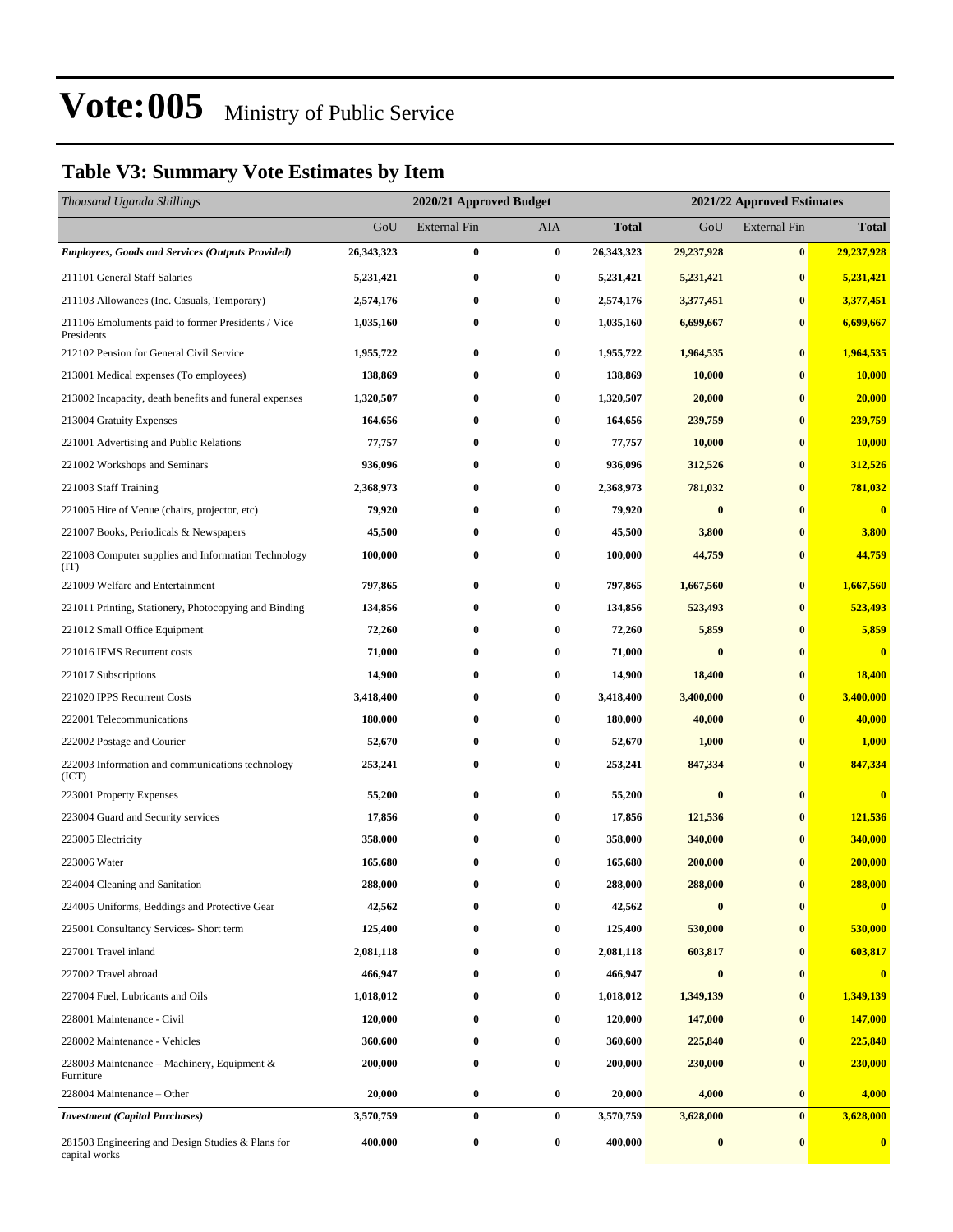| 312101 Non-Residential Buildings    | 788,759    | $\bf{0}$     | 0            | 788,759    | 562,000    | $\mathbf{0}$   | 562,000        |
|-------------------------------------|------------|--------------|--------------|------------|------------|----------------|----------------|
| 312201 Transport Equipment          | 1,330,000  | $\bf{0}$     | $\bf{0}$     | 1,330,000  | 1,540,000  | $\bf{0}$       | 1,540,000      |
| 312202 Machinery and Equipment      | $\bf{0}$   | $\bf{0}$     | $\bf{0}$     | $\bf{0}$   | 450,000    | $\bf{0}$       | 450,000        |
| 312203 Furniture & Fixtures         | 800,000    | $\bf{0}$     | 0            | 800,000    | 535,000    | $\bf{0}$       | 535,000        |
| 312213 ICT Equipment                | 252,000    | $\bf{0}$     | $\bf{0}$     | 252,000    | 541,000    | $\bf{0}$       | 541,000        |
| <b>Arrears</b>                      | 112,077    | $\bf{0}$     | 0            | 112,077    | $\bf{0}$   | $\mathbf{0}$   | $\mathbf{0}$   |
| 321605 Domestic arrears (Budgeting) | 112,077    | $\bf{0}$     | 0            | 112,077    | $\bf{0}$   | $\mathbf{0}$   | $\overline{0}$ |
| <b>Grand Total Vote 005</b>         | 30,026,159 | $\bf{0}$     | $\bf{0}$     | 30,026,159 | 32,865,928 | $\bf{0}$       | 32,865,928     |
| <b>Total Excluding Arrears</b>      | 29,914,082 | $\mathbf{0}$ | $\mathbf{0}$ | 29,914,082 | 32,865,928 | $\overline{0}$ | 32,865,928     |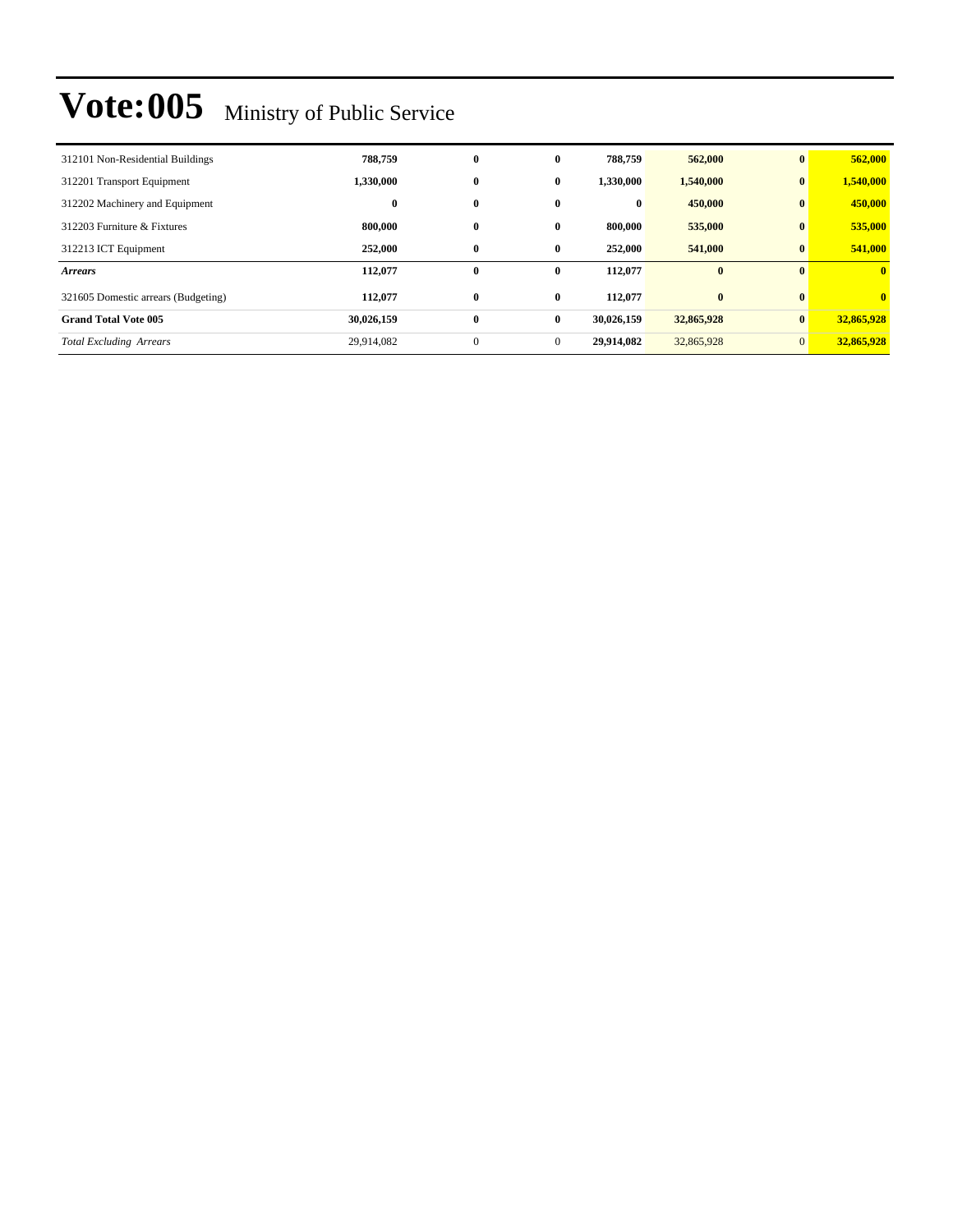### **Table V4: Detailed Estimates by Sub-SubProgramme, Department,Project and Budget Output and Item**

#### *Sub-SubProgrammme 10 Inspection and Quality Assurance*

*Recurrent Budget Estimates*

#### **Department 06 Public Service Inspection**

| Thousand Uganda Shillings                                                                       |                  | 2020/21 Approved Budget |                       |              |                       | 2021/22 Approved Estimates |                         |
|-------------------------------------------------------------------------------------------------|------------------|-------------------------|-----------------------|--------------|-----------------------|----------------------------|-------------------------|
| <b>Outputs Provided</b>                                                                         | Wage             | Non Wage                | <b>AIA</b>            | <b>Total</b> | Wage                  | Non Wage                   | <b>Total</b>            |
| Budget Output 131002 Service Delivery Standards developed, disseminated and utilised            |                  |                         |                       |              |                       |                            |                         |
| 211103 Allowances (Inc. Casuals, Temporary)                                                     | $\boldsymbol{0}$ | 20,000                  | $\mathbf{0}$          | 20,000       | $\mathbf{0}$          | 27,876                     | 27,876                  |
| 221002 Workshops and Seminars                                                                   | $\boldsymbol{0}$ | 13,606                  | $\mathbf{0}$          | 13,606       | $\mathbf{0}$          | $\mathbf{0}$               | $\bf{0}$                |
| 221009 Welfare and Entertainment                                                                | $\boldsymbol{0}$ | 12,000                  | $\boldsymbol{0}$      | 12,000       | $\boldsymbol{0}$      | 17,160                     | 17,160                  |
| 227001 Travel inland                                                                            | $\boldsymbol{0}$ | 40,000                  | $\mathbf{0}$          | 40,000       | $\boldsymbol{0}$      | 20,000                     | 20,000                  |
| 227004 Fuel, Lubricants and Oils                                                                | $\boldsymbol{0}$ | 18,000                  | $\boldsymbol{0}$      | 18,000       | $\boldsymbol{0}$      | 24,000                     | 24,000                  |
| <b>Total Cost of Budget Output 02</b>                                                           | 0                | 103,606                 | $\boldsymbol{\theta}$ | 103,606      | $\boldsymbol{\theta}$ | 89,036                     | 89,036                  |
| <b>Budget Output 131003 Compliance to service delivery standards enforced</b>                   |                  |                         |                       |              |                       |                            |                         |
| 211101 General Staff Salaries                                                                   | 289,016          | $\boldsymbol{0}$        | $\mathbf{0}$          | 289,016      | 350,000               | $\boldsymbol{0}$           | 350,000                 |
| 211103 Allowances (Inc. Casuals, Temporary)                                                     | $\boldsymbol{0}$ | 79,080                  | $\boldsymbol{0}$      | 79,080       | $\boldsymbol{0}$      | 36,656                     | 36,656                  |
| 221009 Welfare and Entertainment                                                                | $\boldsymbol{0}$ | $\overline{0}$          | $\mathbf{0}$          | $\bf{0}$     | $\mathbf{0}$          | 4,566                      | 4,566                   |
| 221011 Printing, Stationery, Photocopying and Binding                                           | $\boldsymbol{0}$ | 8,000                   | $\boldsymbol{0}$      | 8,000        | $\mathbf{0}$          | $\mathbf{0}$               | $\bf{0}$                |
| 227001 Travel inland                                                                            | $\boldsymbol{0}$ | 131,124                 | $\mathbf{0}$          | 131,124      | $\mathbf{0}$          | 64,000                     | 64,000                  |
| 227004 Fuel, Lubricants and Oils                                                                | $\boldsymbol{0}$ | 37,520                  | $\boldsymbol{0}$      | 37,520       | $\mathbf{0}$          | 48,000                     | 48,000                  |
| <b>Total Cost of Budget Output 03</b>                                                           | 289,016          | 255,724                 | 0                     | 544,740      | 350,000               | 153,221                    | 503,221                 |
| Budget Output 131007 Dissemination of the National Service delivery survey results disseminated |                  |                         |                       |              |                       |                            |                         |
| 211103 Allowances (Inc. Casuals, Temporary)                                                     | $\boldsymbol{0}$ | $\boldsymbol{0}$        | $\mathbf{0}$          | $\bf{0}$     | $\mathbf{0}$          | 12,000                     | 12,000                  |
| 221002 Workshops and Seminars                                                                   | $\boldsymbol{0}$ | 10,000                  | $\boldsymbol{0}$      | 10,000       | $\mathbf{0}$          | $\mathbf{0}$               | $\overline{\mathbf{0}}$ |
| <b>Total Cost of Budget Output 07</b>                                                           | 0                | 10,000                  | 0                     | 10,000       | $\pmb{\theta}$        | 12,000                     | <b>12,000</b>           |
| <b>Total Cost Of Outputs Provided</b>                                                           | 289,016          | 369,330                 | $\bf{0}$              | 658,347      | 350,000               | 254,257                    | 604,257                 |
| <b>Total Cost for Department 06</b>                                                             | 289,016          | 369,330                 | $\bf{0}$              | 658,347      | 350,000               | 254,257                    | 604,257                 |
| <b>Total Excluding Arrears</b>                                                                  | 289,016          | 369,330                 | $\mathbf{0}$          | 658,347      | 350,000               | 254,257                    | 604,257                 |
| <b>Department 08 Records and Information Management</b>                                         |                  |                         |                       |              |                       |                            |                         |
| Thousand Uganda Shillings                                                                       |                  | 2020/21 Approved Budget |                       |              |                       | 2021/22 Approved Estimates |                         |
| <b>Outputs Provided</b>                                                                         | Wage             | Non Wage                | AIA                   | <b>Total</b> | Wage                  | Non Wage                   | <b>Total</b>            |
| Budget Output 131004 National Records Centre and Archives operationalised                       |                  |                         |                       |              |                       |                            |                         |
| 211101 General Staff Salaries                                                                   | 205,940          | $\boldsymbol{0}$        | $\mathbf{0}$          | 205,940      | 200,000               | 0                          | 200,000                 |
| 211103 Allowances (Inc. Casuals, Temporary)                                                     | $\boldsymbol{0}$ | 33,088                  | $\mathbf{0}$          | 33,088       | $\mathbf{0}$          | 35,000                     | 35,000                  |
| 221002 Workshops and Seminars                                                                   | $\boldsymbol{0}$ | 41,760                  | $\boldsymbol{0}$      | 41,760       | $\boldsymbol{0}$      | 8,100                      | 8,100                   |
| 221005 Hire of Venue (chairs, projector, etc)                                                   | $\boldsymbol{0}$ | 1,500                   | $\overline{0}$        | 1,500        | $\boldsymbol{0}$      | $\boldsymbol{0}$           | $\mathbf{0}$            |
| 221007 Books, Periodicals & Newspapers                                                          | $\boldsymbol{0}$ | 5,500                   | $\boldsymbol{0}$      | 5,500        | $\boldsymbol{0}$      | 3,800                      | 3,800                   |
| 221009 Welfare and Entertainment                                                                | $\boldsymbol{0}$ | 5,966                   | $\boldsymbol{0}$      | 5,966        | $\boldsymbol{0}$      | 11,400                     | 11,400                  |
| 221011 Printing, Stationery, Photocopying and Binding                                           | $\boldsymbol{0}$ | 5,000                   | $\boldsymbol{0}$      | 5,000        | $\boldsymbol{0}$      | 750                        | 750                     |
| 221017 Subscriptions                                                                            | $\boldsymbol{0}$ | 500                     | $\overline{0}$        | 500          | $\boldsymbol{0}$      | $\boldsymbol{0}$           | $\mathbf{0}$            |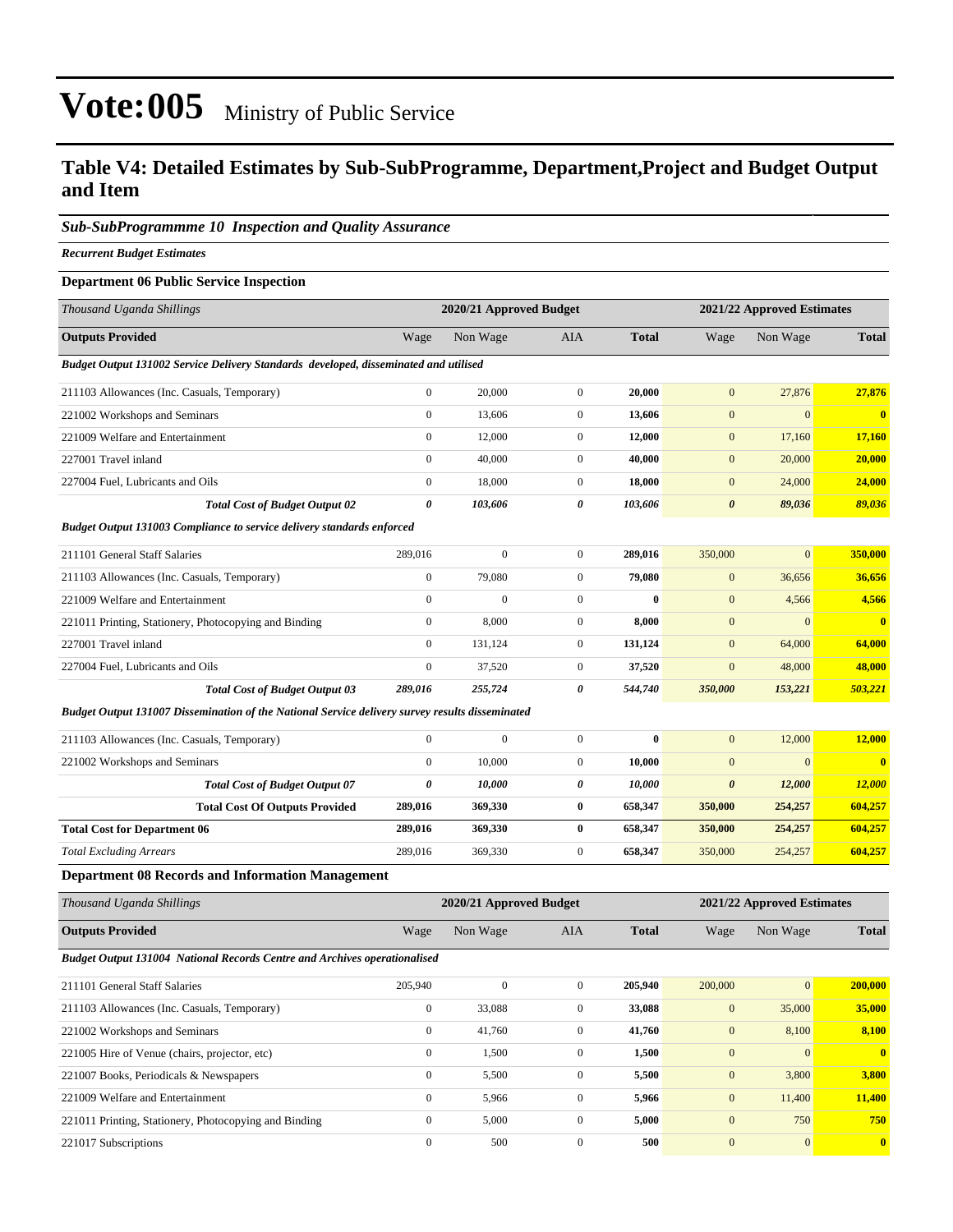| 224005 Uniforms, Beddings and Protective Gear                                            | $\overline{0}$ | 1,000        | $\Omega$       | 1,000   | $\overline{0}$   | $\mathbf{0}$ | $\bf{0}$ |
|------------------------------------------------------------------------------------------|----------------|--------------|----------------|---------|------------------|--------------|----------|
| 227001 Travel inland                                                                     | $\overline{0}$ | 71,130       | $\overline{0}$ | 71,130  | $\mathbf{0}$     | 12,407       | 12,407   |
| 227004 Fuel, Lubricants and Oils                                                         | $\mathbf{0}$   | 14,400       | $\overline{0}$ | 14,400  | $\boldsymbol{0}$ | 20,000       | 20,000   |
| 228003 Maintenance – Machinery, Equipment & Furniture                                    | $\overline{0}$ | 200,000      | $\overline{0}$ | 200,000 | $\mathbf{0}$     | 100,000      | 100,000  |
| <b>Total Cost of Budget Output 04</b>                                                    | 205,940        | 379,843      | 0              | 585,783 | 200,000          | 191,457      | 391,457  |
| Budget Output 131005 Development and dissemination of policies, standards and procedures |                |              |                |         |                  |              |          |
| 211101 General Staff Salaries                                                            | 199,876        | $\mathbf{0}$ | $\Omega$       | 199,876 | 250,000          | $\mathbf{0}$ | 250,000  |
| 211103 Allowances (Inc. Casuals, Temporary)                                              | $\mathbf{0}$   | 105,960      | $\overline{0}$ | 105,960 | $\mathbf{0}$     | 60,874       | 60,874   |
| 221009 Welfare and Entertainment                                                         | $\overline{0}$ | 12,054       | $\overline{0}$ | 12,054  | $\mathbf{0}$     | 18,744       | 18,744   |
| 221011 Printing, Stationery, Photocopying and Binding                                    | $\overline{0}$ | 9,000        | $\overline{0}$ | 9,000   | $\overline{0}$   | 2,065        | 2,065    |
| 227001 Travel inland                                                                     | $\overline{0}$ | 19,755       | $\overline{0}$ | 19,755  | $\mathbf{0}$     | 50,810       | 50,810   |
| 227004 Fuel, Lubricants and Oils                                                         | $\mathbf{0}$   | 36,101       | $\overline{0}$ | 36,101  | $\mathbf{0}$     | 28,791       | 28,791   |
| <b>Total Cost of Budget Output 05</b>                                                    | 199,876        | 182,869      | 0              | 382,745 | 250,000          | 161,284      | 411,284  |
| <b>Total Cost Of Outputs Provided</b>                                                    | 405,816        | 562,712      | $\bf{0}$       | 968,528 | 450,000          | 352,740      | 802,740  |
| <b>Total Cost for Department 08</b>                                                      | 405,816        | 562,712      | $\bf{0}$       | 968,528 | 450,000          | 352,740      | 802,740  |
| <b>Total Excluding Arrears</b>                                                           | 405,816        | 562,712      | $\overline{0}$ | 968,528 | 450,000          | 352,740      | 802,740  |

|                                                                                                                                                                                         | GoU       | <b>External Fin</b> | AIA | <b>Total</b> | GoU       | <b>External Fin</b> | <b>Total</b> |
|-----------------------------------------------------------------------------------------------------------------------------------------------------------------------------------------|-----------|---------------------|-----|--------------|-----------|---------------------|--------------|
| <b>Total Cost for Sub-SubProgramme 10</b>                                                                                                                                               | 1,626,874 | 0                   |     | 1.626.874    | 1,406,998 | $\mathbf{0}$        | 1,406,998    |
| <b>Total Excluding Arrears</b>                                                                                                                                                          | 1.626.874 |                     |     | 1.626.874    | 1.406.998 | $\Omega$            | 1,406,998    |
| $\mathbf{C}$ , $\mathbf{I}$ , $\mathbf{C}$ , $\mathbf{I}$ $\mathbf{D}$ , $\ldots$ , $\ldots$ , $\mathbf{H}$ and $\mathbf{M}$ , $\ldots$ , $\ldots$ , $\mathbf{C}$ , $\ldots$ , $\ldots$ |           |                     |     |              |           |                     |              |

#### *Sub-SubProgrammme 11 Management Services*

*Recurrent Budget Estimates*

#### **Department 17 Institutional Assessment**

| Thousand Uganda Shillings                                                      |                  | 2020/21 Approved Budget |                |              |              | 2021/22 Approved Estimates |              |
|--------------------------------------------------------------------------------|------------------|-------------------------|----------------|--------------|--------------|----------------------------|--------------|
| <b>Outputs Provided</b>                                                        | Wage             | Non Wage                | <b>AIA</b>     | <b>Total</b> | Wage         | Non Wage                   | <b>Total</b> |
| Budget Output 131101 Organizational structures for MDAs developed and reviewed |                  |                         |                |              |              |                            |              |
| 211101 General Staff Salaries                                                  | 411,926          | $\mathbf{0}$            | $\overline{0}$ | 411.926      | 430,000      | $\overline{0}$             | 430,000      |
| 211103 Allowances (Inc. Casuals, Temporary)                                    | $\mathbf{0}$     | 171.036                 | $\overline{0}$ | 171,036      | $\mathbf{0}$ | 1,661,307                  | 1,661,307    |
| 221002 Workshops and Seminars                                                  | $\mathbf{0}$     | 30,000                  | $\Omega$       | 30,000       | $\mathbf{0}$ | 211,462                    | 211,462      |
| 221003 Staff Training                                                          | $\mathbf{0}$     | 25,900                  | $\overline{0}$ | 25,900       | $\mathbf{0}$ | $\mathbf{0}$               | $\mathbf{0}$ |
| 221009 Welfare and Entertainment                                               | $\mathbf{0}$     | 30,000                  | $\mathbf{0}$   | 30,000       | $\mathbf{0}$ | 777,636                    | 777,636      |
| 221011 Printing, Stationery, Photocopying and Binding                          | $\mathbf{0}$     | $\mathbf{0}$            | $\mathbf{0}$   | $\bf{0}$     | $\mathbf{0}$ | 370,765                    | 370,765      |
| 222003 Information and communications technology (ICT)                         | $\mathbf{0}$     | $\mathbf{0}$            | $\overline{0}$ | 0            | $\mathbf{0}$ | 572,634                    | 572,634      |
| 227001 Travel inland                                                           | $\Omega$         | 200,279                 | $\overline{0}$ | 200,279      | $\mathbf{0}$ | 28,139                     | 28,139       |
| 227004 Fuel, Lubricants and Oils                                               | $\mathbf{0}$     | 21,200                  | $\overline{0}$ | 21,200       | $\mathbf{0}$ | 348,041                    | 348,041      |
| <b>Total Cost of Budget Output 01</b>                                          | 411,926          | 478,415                 | 0              | 890,341      | 430,000      | 3,969,983                  | 4,399,983    |
| Budget Output 131102 Review of dysfunctional systems in MDAs and LGs           |                  |                         |                |              |              |                            |              |
| 211103 Allowances (Inc. Casuals, Temporary)                                    | $\boldsymbol{0}$ | 81,256                  | $\mathbf{0}$   | 81,256       | $\mathbf{0}$ | $\mathbf{0}$               | $\mathbf{0}$ |
| 221009 Welfare and Entertainment                                               | $\mathbf{0}$     | 20,329                  | $\overline{0}$ | 20,329       | $\mathbf{0}$ | $\mathbf{0}$               | $\mathbf{0}$ |
| 227001 Travel inland                                                           | $\mathbf{0}$     | 79,240                  | $\Omega$       | 79.240       | $\mathbf{0}$ | $\mathbf{0}$               | $\mathbf{0}$ |

227004 Fuel, Lubricants and Oils 0 37,175 0 **37,175** 0 0 **0**

*Total Cost of Budget Output 02 0 218,000 0 218,000 0 0 0*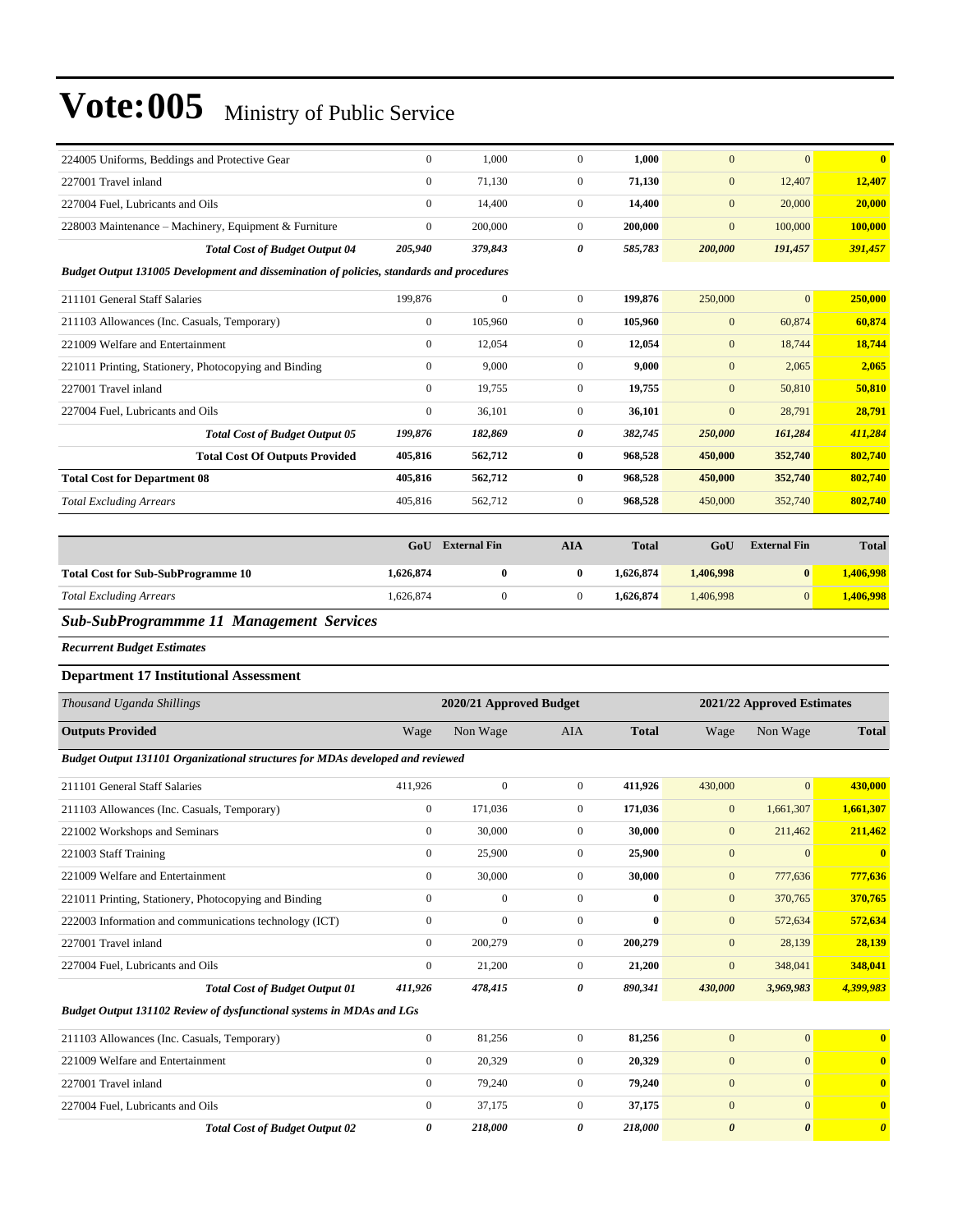#### *Budget Output 131104 Integrated Public Services Delivery Model Implemented*

| 211103 Allowances (Inc. Casuals, Temporary)            | $\mathbf{0}$ | 33,600       | $\overline{0}$ | 33,600       | 126,300<br>$\mathbf{0}$          | 126,300 |
|--------------------------------------------------------|--------------|--------------|----------------|--------------|----------------------------------|---------|
| 221009 Welfare and Entertainment                       | $\mathbf{0}$ | $\mathbf{0}$ | $\mathbf{0}$   | $\bf{0}$     | 78,250<br>$\mathbf{0}$           | 78,250  |
| 221011 Printing, Stationery, Photocopying and Binding  | $\mathbf{0}$ | $\mathbf{0}$ | $\mathbf{0}$   | $\bf{0}$     | 38,000<br>$\mathbf{0}$           | 38,000  |
| 222003 Information and communications technology (ICT) | $\Omega$     | $\Omega$     | $\Omega$       | $\mathbf{0}$ | $\mathbf{0}$<br>62,700           | 62,700  |
| 225001 Consultancy Services- Short term                | $\mathbf{0}$ | $\mathbf{0}$ | $\overline{0}$ | $\bf{0}$     | $\mathbf{0}$<br>110,000          | 110,000 |
| 227001 Travel inland                                   | $\Omega$     | 106.310      | $\overline{0}$ | 106.310      | $\mathbf{0}$<br>4,175            | 4,175   |
| 227004 Fuel, Lubricants and Oils                       | $\mathbf{0}$ | $\mathbf{0}$ | $\mathbf{0}$   | $\bf{0}$     | $\mathbf{0}$<br>40,000           | 40,000  |
| <b>Total Cost of Budget Output 04</b>                  | 0            | 139,910      | 0              | 139,910      | $\boldsymbol{\theta}$<br>459,425 | 459,425 |
|                                                        |              |              |                |              |                                  |         |

#### *Budget Output 131105 Public Service Delivery Systems catalogued and re-engineered*

| 211103 Allowances (Inc. Casuals, Temporary) |                                       | $\Omega$     | $\overline{0}$ | $\Omega$     | $\bf{0}$  | $\mathbf{0}$          | 60,360    | 60.360    |
|---------------------------------------------|---------------------------------------|--------------|----------------|--------------|-----------|-----------------------|-----------|-----------|
| 221009 Welfare and Entertainment            |                                       | $\mathbf{0}$ | $\mathbf{0}$   | $\mathbf{0}$ | $\bf{0}$  | $\mathbf{0}$          | 22,761    | 22,761    |
| 227004 Fuel. Lubricants and Oils            |                                       | $\mathbf{0}$ | $\mathbf{0}$   | $\Omega$     | $\bf{0}$  | $\mathbf{0}$          | 26,600    | 26,600    |
|                                             | <b>Total Cost of Budget Output 05</b> | 0            | $\theta$       | 0            | 0         | $\boldsymbol{\theta}$ | 109.721   | 109,721   |
|                                             | <b>Total Cost Of Outputs Provided</b> | 411.926      | 836.325        | 0            | 1.248.251 | 430,000               | 4,539,129 | 4,969,129 |
| <b>Total Cost for Department 17</b>         |                                       | 411.926      | 836,325        | 0            | 1,248,251 | 430,000               | 4,539,129 | 4,969,129 |
| <b>Total Excluding Arrears</b>              |                                       | 411.926      | 836,325        | $\Omega$     | 1.248.251 | 430,000               | 4,539,129 | 4,969,129 |

#### **Department 18 Research and Standards**

| Thousand Uganda Shillings                                                  |                  | 2020/21 Approved Budget |                |              |              |                | 2021/22 Approved Estimates |  |  |
|----------------------------------------------------------------------------|------------------|-------------------------|----------------|--------------|--------------|----------------|----------------------------|--|--|
| <b>Outputs Provided</b>                                                    | Wage             | Non Wage                | <b>AIA</b>     | <b>Total</b> | Wage         | Non Wage       | <b>Total</b>               |  |  |
| Budget Output 131103 Analysis of cost centres/constituents in MDAs and LGs |                  |                         |                |              |              |                |                            |  |  |
| 211101 General Staff Salaries                                              | 153,511          | $\mathbf{0}$            | $\overline{0}$ | 153,511      | 170,000      | $\overline{0}$ | 170,000                    |  |  |
| 211103 Allowances (Inc. Casuals, Temporary)                                | $\boldsymbol{0}$ | 54,072                  | $\overline{0}$ | 54,072       | $\mathbf{0}$ | 74,901         | 74,901                     |  |  |
| 221009 Welfare and Entertainment                                           | $\mathbf{0}$     | 28,000                  | $\overline{0}$ | 28,000       | $\mathbf{0}$ | 25,768         | 25,768                     |  |  |
| 221011 Printing, Stationery, Photocopying and Binding                      | $\boldsymbol{0}$ | 6,000                   | $\mathbf{0}$   | 6,000        | $\mathbf{0}$ | $\mathbf{0}$   | $\mathbf{0}$               |  |  |
| 227001 Travel inland                                                       | $\mathbf{0}$     | 158,544                 | $\overline{0}$ | 158,544      | $\mathbf{0}$ | 4,000          | 4,000                      |  |  |
| 227004 Fuel, Lubricants and Oils                                           | $\boldsymbol{0}$ | 32,000                  | $\overline{0}$ | 32,000       | $\mathbf{0}$ | 31,600         | 31,600                     |  |  |
| <b>Total Cost of Budget Output 03</b>                                      | 153,511          | 278,616                 | 0              | 432,126      | 170,000      | 136,269        | 306,269                    |  |  |
| <b>Total Cost Of Outputs Provided</b>                                      | 153,511          | 278,616                 | $\bf{0}$       | 432,126      | 170,000      | 136,269        | 306,269                    |  |  |
| <b>Total Cost for Department 18</b>                                        | 153,511          | 278,616                 | $\bf{0}$       | 432,126      | 170,000      | 136,269        | 306,269                    |  |  |
| <b>Total Excluding Arrears</b>                                             | 153,511          | 278,616                 | $\overline{0}$ | 432,126      | 170,000      | 136,269        | 306,269                    |  |  |

|                                           | GoU       | <b>External Fin</b> | AIA | <b>Total</b> | GoU       | <b>External Fin</b> | <b>Total</b> |
|-------------------------------------------|-----------|---------------------|-----|--------------|-----------|---------------------|--------------|
| <b>Total Cost for Sub-SubProgramme 11</b> | 1,680,377 |                     |     | 1,680,377    | 5,275,398 |                     | 5,275,398    |
| <b>Total Excluding Arrears</b>            | 1.680.377 |                     |     | 1.680.377    | 5.275.398 |                     | 5.275.398    |

#### *Sub-SubProgrammme 12 Human Resource Management*

*Recurrent Budget Estimates*

#### **Department 04 Human Resource Development**

| Thousand Uganda Shillings                                  | 2020/21 Approved Budget |          |     |              | 2021/22 Approved Estimates |          |              |  |
|------------------------------------------------------------|-------------------------|----------|-----|--------------|----------------------------|----------|--------------|--|
| <b>Outputs Provided</b>                                    | Wage                    | Non Wage | AIA | <b>Total</b> | Wage                       | Non Wage | <b>Total</b> |  |
| <b>Budget Output 131203 MDAs and LGs Capacity Building</b> |                         |          |     |              |                            |          |              |  |
| 211101 General Staff Salaries                              | 192,809                 |          |     | 192,809      | 210,369                    | $\Omega$ | 210.369      |  |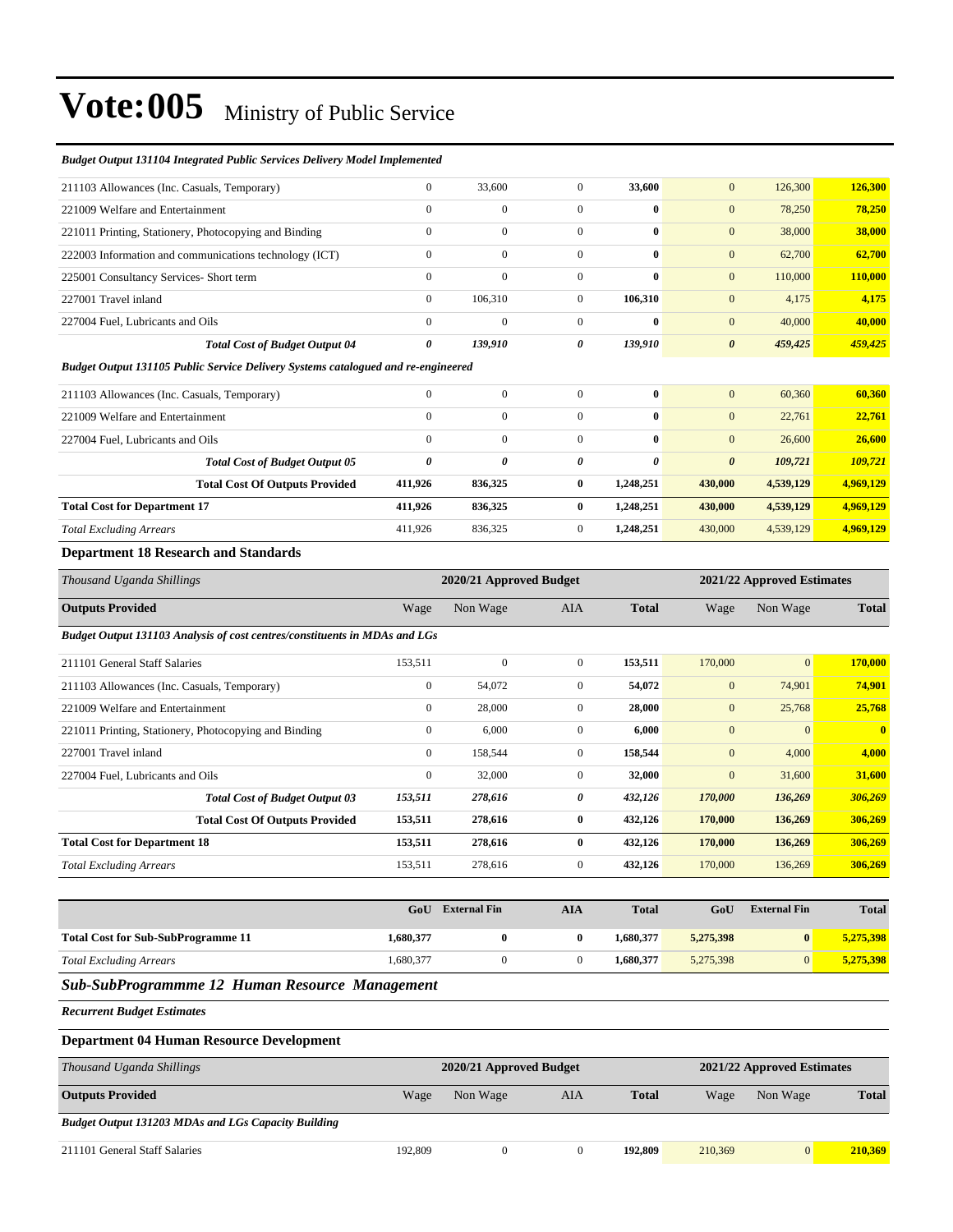| 211103 Allowances (Inc. Casuals, Temporary)                                        | $\boldsymbol{0}$ | 64,548                  | $\boldsymbol{0}$ | 64,548       | $\mathbf{0}$          | 54,840                     | 54,840                  |
|------------------------------------------------------------------------------------|------------------|-------------------------|------------------|--------------|-----------------------|----------------------------|-------------------------|
| 221005 Hire of Venue (chairs, projector, etc)                                      | $\boldsymbol{0}$ | 4,000                   | $\overline{0}$   | 4,000        | $\mathbf{0}$          | $\mathbf{0}$               | $\bf{0}$                |
| 221009 Welfare and Entertainment                                                   | $\boldsymbol{0}$ | 34,950                  | $\mathbf{0}$     | 34,950       | $\mathbf{0}$          | 37,768                     | 37,768                  |
| 221011 Printing, Stationery, Photocopying and Binding                              | $\boldsymbol{0}$ | 6,800                   | $\overline{0}$   | 6,800        | $\boldsymbol{0}$      | $\mathbf{0}$               | $\bf{0}$                |
| 227001 Travel inland                                                               | $\boldsymbol{0}$ | 113,782                 | $\mathbf{0}$     | 113,782      | $\mathbf{0}$          | 48,000                     | 48,000                  |
| 227004 Fuel, Lubricants and Oils                                                   | $\boldsymbol{0}$ | 40,000                  | $\boldsymbol{0}$ | 40,000       | $\mathbf{0}$          | 58,504                     | 58,504                  |
| <b>Total Cost of Budget Output 03</b>                                              | 192,809          | 264,080                 | 0                | 456,889      | 210,369               | 199,112                    | 409,481                 |
| <b>Budget Output 131210 MDAs and LGs supported in Human Resource Planning</b>      |                  |                         |                  |              |                       |                            |                         |
| 211103 Allowances (Inc. Casuals, Temporary)                                        | $\boldsymbol{0}$ | 24,000                  | $\mathbf{0}$     | 24,000       | $\mathbf{0}$          | $\mathbf{0}$               | $\bf{0}$                |
| 221002 Workshops and Seminars                                                      | $\boldsymbol{0}$ | 30,000                  | $\mathbf{0}$     | 30,000       | $\boldsymbol{0}$      | $\mathbf{0}$               | $\bf{0}$                |
| 221005 Hire of Venue (chairs, projector, etc)                                      | $\boldsymbol{0}$ | 1,000                   | $\mathbf{0}$     | 1,000        | $\mathbf{0}$          | $\mathbf{0}$               | $\bf{0}$                |
| 221011 Printing, Stationery, Photocopying and Binding                              | $\boldsymbol{0}$ | 1,538                   | $\overline{0}$   | 1,538        | $\mathbf{0}$          | $\mathbf{0}$               | $\bf{0}$                |
| 227001 Travel inland                                                               | $\boldsymbol{0}$ | 59,382                  | $\boldsymbol{0}$ | 59,382       | $\mathbf{0}$          | $\mathbf{0}$               | $\bf{0}$                |
| <b>Total Cost of Budget Output 10</b>                                              | 0                | 115,920                 | 0                | 115,920      | $\boldsymbol{\theta}$ | $\boldsymbol{\theta}$      | $\boldsymbol{\theta}$   |
| <b>Total Cost Of Outputs Provided</b>                                              | 192,809          | 379,999                 | $\bf{0}$         | 572,808      | 210,369               | 199,112                    | 409,481                 |
| <b>Total Cost for Department 04</b>                                                | 192,809          | 379,999                 | $\bf{0}$         | 572,808      | 210,369               | 199,112                    | 409,481                 |
| <b>Total Excluding Arrears</b>                                                     | 192,809          | 379,999                 | $\boldsymbol{0}$ | 572,808      | 210,369               | 199,112                    | 409,481                 |
| <b>Department 05 Compensation</b>                                                  |                  |                         |                  |              |                       |                            |                         |
| Thousand Uganda Shillings                                                          |                  | 2020/21 Approved Budget |                  |              |                       | 2021/22 Approved Estimates |                         |
| <b>Outputs Provided</b>                                                            | Wage             | Non Wage                | AIA              | <b>Total</b> | Wage                  | Non Wage                   | <b>Total</b>            |
| <b>Budget Output 131201 Implementation of the Public Service Pension Reform</b>    |                  |                         |                  |              |                       |                            |                         |
| 211101 General Staff Salaries                                                      | 191,787          | $\boldsymbol{0}$        | $\overline{0}$   | 191,787      | 191,787               | $\mathbf{0}$               | 191,787                 |
| 211103 Allowances (Inc. Casuals, Temporary)                                        | $\boldsymbol{0}$ | 187,000                 | $\mathbf{0}$     | 187,000      | $\mathbf{0}$          | 89,000                     | 89,000                  |
| 221002 Workshops and Seminars                                                      | $\boldsymbol{0}$ | 70,000                  | $\mathbf{0}$     | 70,000       | $\boldsymbol{0}$      | $\boldsymbol{0}$           | $\bf{0}$                |
| 221003 Staff Training                                                              | $\boldsymbol{0}$ | 60,000                  | $\mathbf{0}$     | 60,000       | $\mathbf{0}$          | $\overline{0}$             | $\overline{\mathbf{0}}$ |
| 221009 Welfare and Entertainment                                                   | $\boldsymbol{0}$ | 26,000                  | $\mathbf{0}$     | 26,000       | $\mathbf{0}$          | 16,000                     | 16,000                  |
| 221011 Printing, Stationery, Photocopying and Binding                              | $\boldsymbol{0}$ | 1,000                   | $\mathbf{0}$     | 1,000        | $\mathbf{0}$          | 758                        | 758                     |
| 227001 Travel inland                                                               | $\boldsymbol{0}$ | 49,948                  | $\mathbf{0}$     | 49,948       | $\mathbf{0}$          | 13,242                     | 13,242                  |
| 227002 Travel abroad                                                               | $\boldsymbol{0}$ | 72,000                  | $\boldsymbol{0}$ | 72,000       | $\mathbf{0}$          | $\boldsymbol{0}$           | $\bf{0}$                |
| 227004 Fuel, Lubricants and Oils                                                   | $\mathbf{0}$     | 44,500                  | $\mathbf{0}$     | 44,500       | $\mathbf{0}$          | 39,000                     | 39,000                  |
| <b>Total Cost of Budget Output 01</b>                                              | 191,787          | 510,448                 | 0                | 702,235      | 191,787               | 158,000                    | 349,787                 |
| <b>Budget Output 131206 Management of the Public Service Payroll and Wage Bill</b> |                  |                         |                  |              |                       |                            |                         |
| 211103 Allowances (Inc. Casuals, Temporary)                                        | $\boldsymbol{0}$ | 75,000                  | $\boldsymbol{0}$ | 75,000       | $\boldsymbol{0}$      | 75,000                     | 75,000                  |
| 221009 Welfare and Entertainment                                                   | $\boldsymbol{0}$ | 17,000                  | $\boldsymbol{0}$ | 17,000       | $\mathbf{0}$          | 18,002                     | 18,002                  |
| 227001 Travel inland                                                               | $\boldsymbol{0}$ | 65,000                  | $\boldsymbol{0}$ | 65,000       | $\boldsymbol{0}$      | 24,200                     | 24,200                  |
| 227004 Fuel. Lubricants and Oils                                                   | $\boldsymbol{0}$ | 27,966                  | $\boldsymbol{0}$ | 27,966       | $\boldsymbol{0}$      | 23,040                     | 23,040                  |
| <b>Total Cost of Budget Output 06</b>                                              | $\pmb{\theta}$   | 184,966                 | 0                | 184,966      | $\pmb{\theta}$        | 140,242                    | 140,242                 |
| <b>Total Cost Of Outputs Provided</b>                                              | 191,787          | 695,414                 | $\bf{0}$         | 887,201      | 191,787               | 298,242                    | 490,029                 |
| <b>Total Cost for Department 05</b>                                                | 191,787          | 695,414                 | $\bf{0}$         | 887,201      | 191,787               | 298,242                    | 490,029                 |
|                                                                                    |                  |                         |                  |              |                       |                            |                         |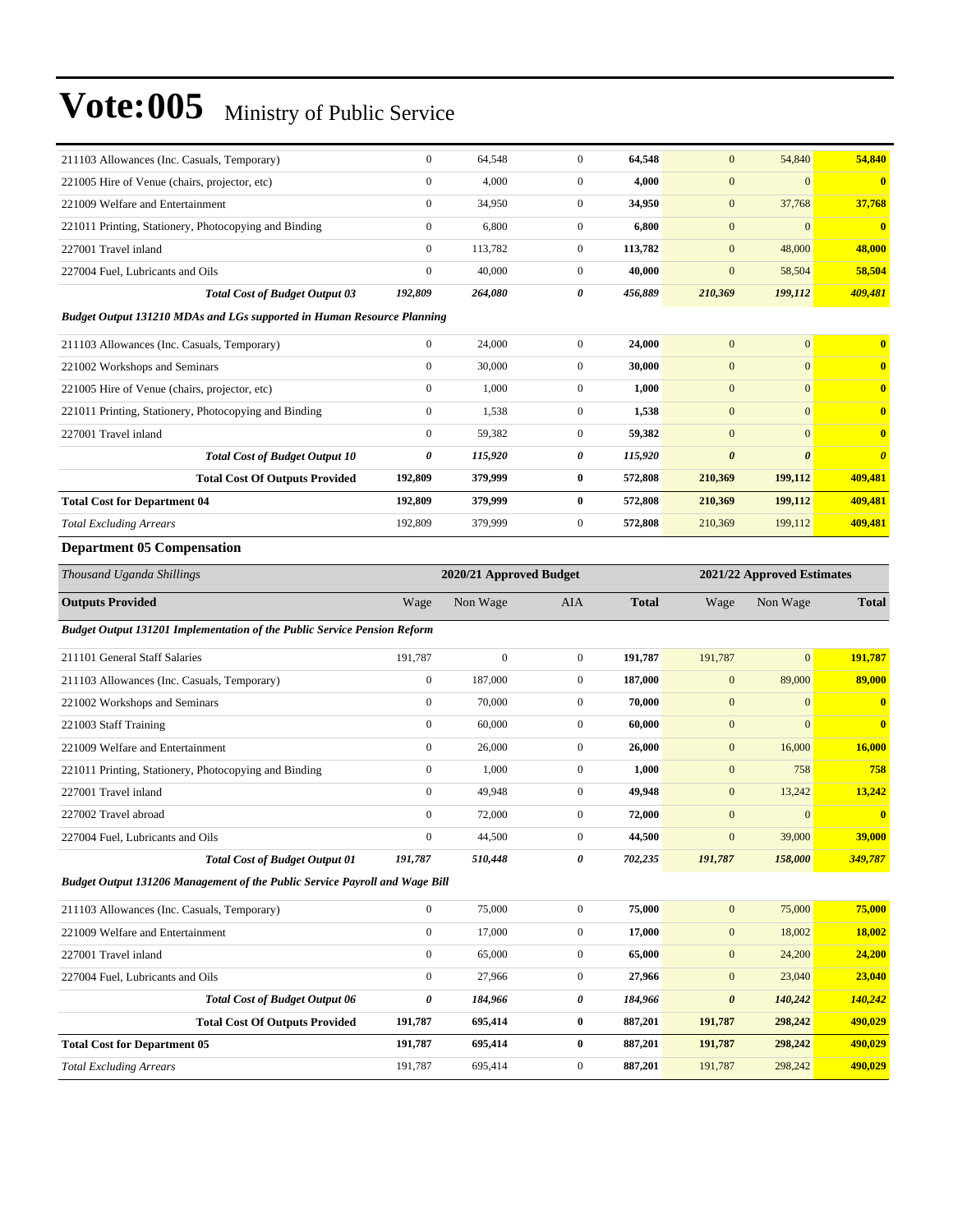#### **Department 14 Performance Management**

| Thousand Uganda Shillings                                   |                  | 2020/21 Approved Budget |                |              |              | 2021/22 Approved Estimates |              |  |
|-------------------------------------------------------------|------------------|-------------------------|----------------|--------------|--------------|----------------------------|--------------|--|
| <b>Outputs Provided</b>                                     | Wage             | Non Wage                | AIA            | <b>Total</b> | Wage         | Non Wage                   | <b>Total</b> |  |
| Budget Output 131204 Public Service Performance management  |                  |                         |                |              |              |                            |              |  |
| 211101 General Staff Salaries                               | 162,444          | $\mathbf{0}$            | $\overline{0}$ | 162,444      | 162,444      | $\overline{0}$             | 162,444      |  |
| 211103 Allowances (Inc. Casuals, Temporary)                 | $\mathbf{0}$     | 310,004                 | $\overline{0}$ | 310,004      | $\mathbf{0}$ | 90,840                     | 90,840       |  |
| 221002 Workshops and Seminars                               | $\mathbf{0}$     | 21,300                  | $\overline{0}$ | 21,300       | $\mathbf{0}$ | 30,113                     | 30,113       |  |
| 221005 Hire of Venue (chairs, projector, etc)               | $\boldsymbol{0}$ | 1,000                   | $\overline{0}$ | 1,000        | $\mathbf{0}$ | $\overline{0}$             | $\bf{0}$     |  |
| 221009 Welfare and Entertainment                            | $\mathbf{0}$     | 65,400                  | $\overline{0}$ | 65,400       | $\mathbf{0}$ | 22,504                     | 22,504       |  |
| 225001 Consultancy Services- Short term                     | $\mathbf{0}$     | 125,400                 | $\overline{0}$ | 125,400      | $\mathbf{0}$ | $\overline{0}$             | $\mathbf{0}$ |  |
| 227001 Travel inland                                        | $\mathbf{0}$     | 27,136                  | $\overline{0}$ | 27,136       | $\mathbf{0}$ | 44,000                     | 44,000       |  |
| 227004 Fuel, Lubricants and Oils                            | $\mathbf{0}$     | 34,400                  | $\overline{0}$ | 34,400       | $\mathbf{0}$ | 51,999                     | 51,999       |  |
| <b>Total Cost of Budget Output 04</b>                       | 162,444          | 584,640                 | 0              | 747,084      | 162,444      | 239,456                    | 401,900      |  |
| <b>Total Cost Of Outputs Provided</b>                       | 162,444          | 584,640                 | $\bf{0}$       | 747,084      | 162,444      | 239,456                    | 401,900      |  |
| <b>Total Cost for Department 14</b>                         | 162,444          | 584,640                 | $\bf{0}$       | 747,084      | 162,444      | 239,456                    | 401,900      |  |
| <b>Total Excluding Arrears</b>                              | 162,444          | 584,640                 | $\overline{0}$ | 747,084      | 162,444      | 239,456                    | 401,900      |  |
| <b>Department 15 Human Resource Policies and Procedures</b> |                  |                         |                |              |              |                            |              |  |

| Thousand Uganda Shillings | 2020/21 Approved Budget |          |     |              |      | 2021/22 Approved Estimates |              |  |
|---------------------------|-------------------------|----------|-----|--------------|------|----------------------------|--------------|--|
| <b>Outputs Provided</b>   | Wage                    | Non Wage | AIA | <b>Total</b> | Wage | Non Wage                   | <b>Total</b> |  |

*Budget Output 131209 Public Service Human Resource Policies developed and implemented*

| 211101 General Staff Salaries                         | 385,400      | $\mathbf{0}$ | $\mathbf{0}$   | 385,400   | 385,400      | $\mathbf{0}$ | 385,400      |
|-------------------------------------------------------|--------------|--------------|----------------|-----------|--------------|--------------|--------------|
| 211103 Allowances (Inc. Casuals, Temporary)           | $\mathbf{0}$ | 77,600       | $\overline{0}$ | 77,600    | $\mathbf{0}$ | 69,024       | 69,024       |
| 221002 Workshops and Seminars                         | $\mathbf{0}$ | 360,000      | $\mathbf{0}$   | 360,000   | $\mathbf{0}$ | 4,000        | 4,000        |
| 221009 Welfare and Entertainment                      | $\mathbf{0}$ | 32,000       | $\mathbf{0}$   | 32,000    | $\mathbf{0}$ | 28,976       | 28,976       |
| 221011 Printing, Stationery, Photocopying and Binding | $\bf{0}$     | 4,000        | $\mathbf{0}$   | 4,000     | $\mathbf{0}$ | $\Omega$     | $\mathbf{0}$ |
| 227001 Travel inland                                  | $\mathbf{0}$ | 112,167      | $\overline{0}$ | 112,167   | $\mathbf{0}$ | 36,000       | 36,000       |
| 227004 Fuel. Lubricants and Oils                      | $\mathbf{0}$ | 70,339       | $\mathbf{0}$   | 70,339    | $\mathbf{0}$ | 42,944       | 42,944       |
| <b>Total Cost of Budget Output 09</b>                 | 385,400      | 656,106      | 0              | 1,041,506 | 385,400      | 180,944      | 566,344      |
| <b>Total Cost Of Outputs Provided</b>                 | 385,400      | 656,106      | $\bf{0}$       | 1,041,506 | 385,400      | 180,944      | 566,344      |
| <b>Total Cost for Department 15</b>                   | 385,400      | 656,106      | 0              | 1,041,506 | 385,400      | 180,944      | 566,344      |
| <b>Total Excluding Arrears</b>                        | 385,400      | 656,106      | $\mathbf{0}$   | 1,041,506 | 385,400      | 180,944      | 566,344      |

#### **Department 16 Human Resource Management Systems**

| Thousand Uganda Shillings                               | 2020/21 Approved Budget |              |              |              |                  | 2021/22 Approved Estimates |              |  |
|---------------------------------------------------------|-------------------------|--------------|--------------|--------------|------------------|----------------------------|--------------|--|
| <b>Outputs Provided</b>                                 | Wage                    | Non Wage     | <b>AIA</b>   | <b>Total</b> | Wage             | Non Wage                   | <b>Total</b> |  |
| <b>Budget Output 131207 IPPS Implementation Support</b> |                         |              |              |              |                  |                            |              |  |
| 211101 General Staff Salaries                           | 150,000                 | $\mathbf{0}$ | $\mathbf{0}$ | 150,000      | 150,000          | $\vert 0 \vert$            | 150,000      |  |
| 211103 Allowances (Inc. Casuals, Temporary)             | $\mathbf{0}$            | 40,000       | $\mathbf{0}$ | 40,000       | $\mathbf{0}$     | 38,520                     | 38,520       |  |
| 221002 Workshops and Seminars                           | $\mathbf{0}$            | 44,860       | $\mathbf{0}$ | 44,860       | $\boldsymbol{0}$ | $\Omega$                   | $\mathbf{0}$ |  |
| 221009 Welfare and Entertainment                        | $\mathbf{0}$            | 20,000       | $\mathbf{0}$ | 20,000       | $\mathbf{0}$     | 31,616                     | 31,616       |  |
| 221011 Printing, Stationery, Photocopying and Binding   | $\mathbf{0}$            | 8,000        | $\mathbf{0}$ | 8,000        | $\mathbf{0}$     | $\Omega$                   | $\mathbf{0}$ |  |
| 221020 IPPS Recurrent Costs                             | $\mathbf{0}$            | 3,400,000    | $\mathbf{0}$ | 3,400,000    | $\mathbf{0}$     | 3,400,000                  | 3,400,000    |  |
| 227001 Travel inland                                    | $\mathbf{0}$            | 239,166      | $\mathbf{0}$ | 239,166      | $\mathbf{0}$     | 62,998                     | 62,998       |  |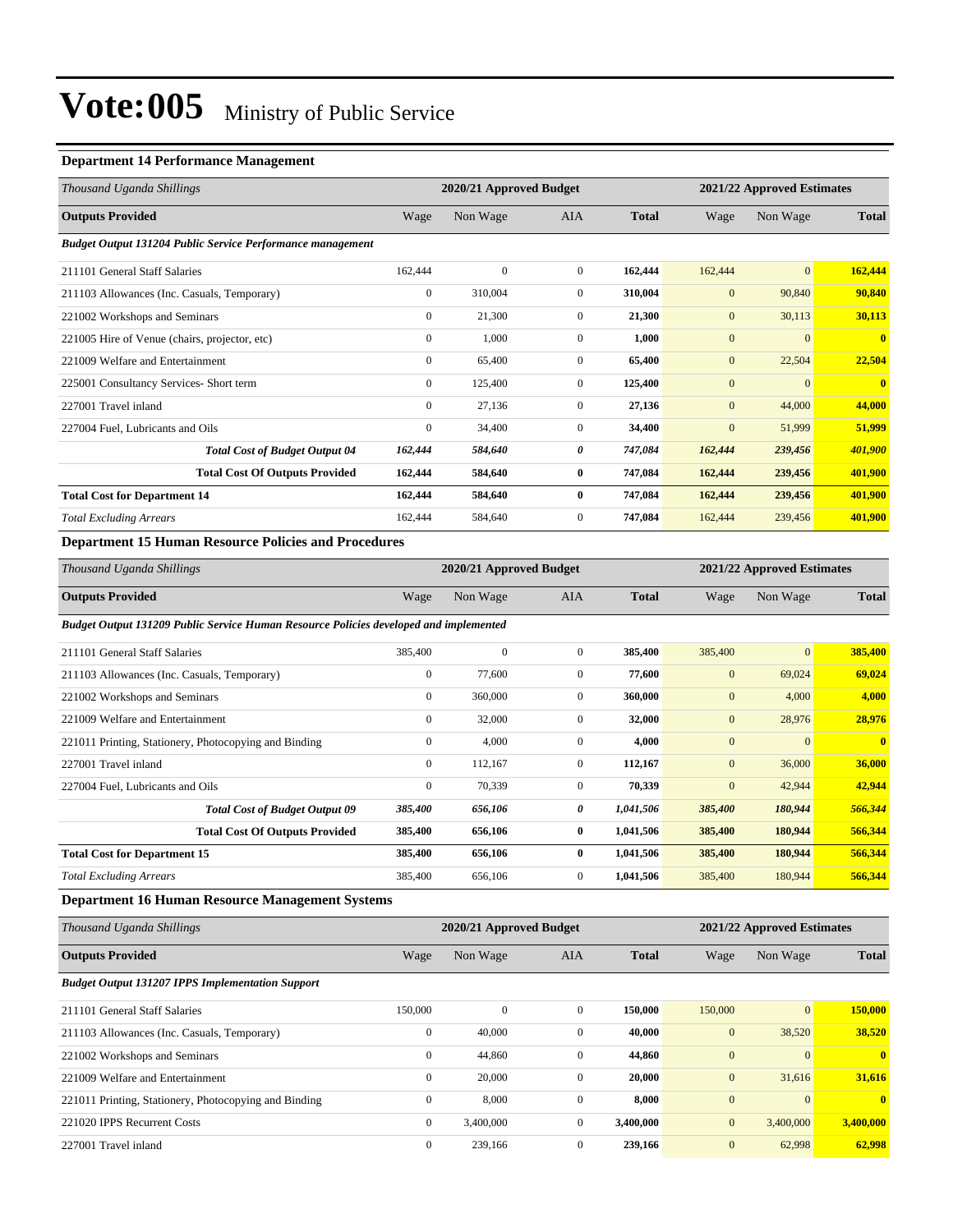| 227004 Fuel, Lubricants and Oils                              | $\boldsymbol{0}$      | 80,000                  | $\boldsymbol{0}$ | 80,000           | $\mathbf{0}$          | 77,938                     | 77,938       |
|---------------------------------------------------------------|-----------------------|-------------------------|------------------|------------------|-----------------------|----------------------------|--------------|
| <b>Total Cost of Budget Output 07</b>                         | 150,000               | 3,832,026               | 0                | 3,982,026        | 150,000               | 3,611,072                  | 3,761,072    |
| <b>Total Cost Of Outputs Provided</b>                         | 150,000               | 3,832,026               | $\boldsymbol{0}$ | 3,982,026        | 150,000               | 3,611,072                  | 3,761,072    |
| <b>Total Cost for Department 16</b>                           | 150,000               | 3,832,026               | $\bf{0}$         | 3,982,026        | 150,000               | 3,611,072                  | 3,761,072    |
| <b>Total Excluding Arrears</b>                                | 150,000               | 3,832,026               | $\boldsymbol{0}$ | 3,982,026        | 150,000               | 3,611,072                  | 3,761,072    |
|                                                               |                       |                         |                  |                  |                       |                            |              |
|                                                               | GoU                   | <b>External Fin</b>     | <b>AIA</b>       | <b>Total</b>     | GoU                   | <b>External Fin</b>        | <b>Total</b> |
| <b>Total Cost for Sub-SubProgramme 12</b>                     | 7,230,625             | $\bf{0}$                | $\bf{0}$         | 7,230,625        | 5,628,826             | $\bf{0}$                   | 5,628,826    |
| <b>Total Excluding Arrears</b>                                | 7,230,625             | $\mathbf{0}$            | $\mathbf{0}$     | 7,230,625        | 5,628,826             | $\overline{0}$             | 5,628,826    |
| Sub-SubProgrammme 49 Policy, Planning and Support Services    |                       |                         |                  |                  |                       |                            |              |
| <b>Recurrent Budget Estimates</b>                             |                       |                         |                  |                  |                       |                            |              |
| <b>Department 01 Finance and Administration</b>               |                       |                         |                  |                  |                       |                            |              |
| Thousand Uganda Shillings                                     |                       | 2020/21 Approved Budget |                  |                  |                       | 2021/22 Approved Estimates |              |
| <b>Outputs Provided</b>                                       | Wage                  | Non Wage                | AIA              | <b>Total</b>     | Wage                  | Non Wage                   | <b>Total</b> |
| <b>Budget Output 134909 Procurement and Disposal Services</b> |                       |                         |                  |                  |                       |                            |              |
|                                                               | $\boldsymbol{0}$      | 38,833                  | $\mathbf{0}$     | 38,833           | $\mathbf{0}$          | 60,000                     | 60,000       |
| 211103 Allowances (Inc. Casuals, Temporary)                   | $\boldsymbol{0}$      | 11,031                  | $\boldsymbol{0}$ | 11,031           | $\boldsymbol{0}$      | 10,000                     | 10,000       |
| 221001 Advertising and Public Relations                       | $\boldsymbol{0}$      |                         | $\boldsymbol{0}$ |                  | $\mathbf{0}$          | $\boldsymbol{0}$           |              |
| 221003 Staff Training                                         |                       | 11,640                  |                  | 11,640           |                       |                            | $\bf{0}$     |
| 221009 Welfare and Entertainment                              | $\boldsymbol{0}$      | 4,000                   | $\mathbf{0}$     | 4,000            | $\mathbf{0}$          | 20,000                     | 20,000       |
| <b>Total Cost of Budget Output 09</b>                         | $\boldsymbol{\theta}$ | 65,504                  | 0                | 65,504           | $\boldsymbol{\theta}$ | 90,000                     | 90,000       |
| <b>Budget Output 134911 Ministerial and Support Services</b>  |                       |                         |                  |                  |                       |                            |              |
| 211101 General Staff Salaries                                 | 897,355               | $\mathbf{0}$            | $\mathbf{0}$     | 897,355          | $\mathbf{0}$          | $\mathbf{0}$               | $\bf{0}$     |
| 211103 Allowances (Inc. Casuals, Temporary)                   | $\boldsymbol{0}$      | 158,721                 | $\boldsymbol{0}$ | 158,721          | $\mathbf{0}$          | 133,000                    | 133,000      |
| 213001 Medical expenses (To employees)                        | $\boldsymbol{0}$      | 138,869                 | $\boldsymbol{0}$ | 138,869          | $\boldsymbol{0}$      | $\boldsymbol{0}$           | $\bf{0}$     |
| 213002 Incapacity, death benefits and funeral expenses        | $\boldsymbol{0}$      | 156,000                 | $\mathbf{0}$     | 156,000          | $\boldsymbol{0}$      | 20,000                     | 20,000       |
| 221001 Advertising and Public Relations                       | $\boldsymbol{0}$      | 25,600                  | $\boldsymbol{0}$ | 25,600           | $\boldsymbol{0}$      | $\mathbf{0}$               | $\bf{0}$     |
| 221002 Workshops and Seminars                                 | $\boldsymbol{0}$      | 167,320                 | $\mathbf{0}$     | 167,320          | $\mathbf{0}$          | $\boldsymbol{0}$           | $\bf{0}$     |
| 221005 Hire of Venue (chairs, projector, etc)                 | $\boldsymbol{0}$      | 27,600                  | $\boldsymbol{0}$ | 27,600           | $\boldsymbol{0}$      | $\mathbf{0}$               | $\bf{0}$     |
| 221009 Welfare and Entertainment                              | $\boldsymbol{0}$      | 100,000                 | $\boldsymbol{0}$ | 100.000          | $\mathbf{0}$          | 48,640                     | 48,640       |
| 221011 Printing, Stationery, Photocopying and Binding         | $\boldsymbol{0}$      | 42,809                  | $\mathbf{0}$     | 42,809           | $\boldsymbol{0}$      | 80,000                     | 80,000       |
| 221012 Small Office Equipment                                 | $\boldsymbol{0}$      | 20,000                  | $\boldsymbol{0}$ | 20,000           | $\boldsymbol{0}$      | $\mathbf{0}$               | $\bf{0}$     |
| 221016 IFMS Recurrent costs                                   | $\boldsymbol{0}$      | 27,600                  | $\boldsymbol{0}$ | 27,600           | $\boldsymbol{0}$      | $\boldsymbol{0}$           | $\mathbf{0}$ |
| 221017 Subscriptions                                          | $\boldsymbol{0}$      | $\boldsymbol{0}$        | $\boldsymbol{0}$ | $\bf{0}$         | $\boldsymbol{0}$      | 10,000                     | 10,000       |
| 222001 Telecommunications                                     | $\boldsymbol{0}$      | 180,000                 | $\boldsymbol{0}$ | 180,000          | $\boldsymbol{0}$      | 40,000                     | 40,000       |
| 222002 Postage and Courier                                    | $\boldsymbol{0}$      | 52,670                  | $\boldsymbol{0}$ | 52,670           | $\boldsymbol{0}$      | 1,000                      | 1,000        |
| 222003 Information and communications technology (ICT)        | $\boldsymbol{0}$      | 30,000                  | $\boldsymbol{0}$ | 30,000           | $\boldsymbol{0}$      | 12,000                     | 12,000       |
| 223001 Property Expenses                                      | $\boldsymbol{0}$      | 55,200                  | $\boldsymbol{0}$ | 55,200           | $\boldsymbol{0}$      | $\boldsymbol{0}$           | $\mathbf{0}$ |
| 223004 Guard and Security services                            | $\boldsymbol{0}$      | $\boldsymbol{0}$        | $\boldsymbol{0}$ | $\boldsymbol{0}$ | $\boldsymbol{0}$      | 103,680                    | 103,680      |
| 223005 Electricity                                            | $\boldsymbol{0}$      | 358,000                 | $\boldsymbol{0}$ | 358,000          | $\boldsymbol{0}$      | 340,000                    | 340,000      |
| 223006 Water                                                  | $\boldsymbol{0}$      | 165,680                 | $\boldsymbol{0}$ | 165,680          | $\boldsymbol{0}$      | 200,000                    | 200,000      |
| 224004 Cleaning and Sanitation                                | $\boldsymbol{0}$      | 288,000                 | $\boldsymbol{0}$ | 288,000          | $\boldsymbol{0}$      | 288,000                    | 288,000      |
| 225001 Consultancy Services- Short term                       | $\boldsymbol{0}$      | $\boldsymbol{0}$        | $\boldsymbol{0}$ | $\boldsymbol{0}$ | $\boldsymbol{0}$      | 120,000                    | 120,000      |
| 227001 Travel inland                                          | $\boldsymbol{0}$      | 40,000                  | $\boldsymbol{0}$ | 40,000           | $\boldsymbol{0}$      | 16,000                     | 16,000       |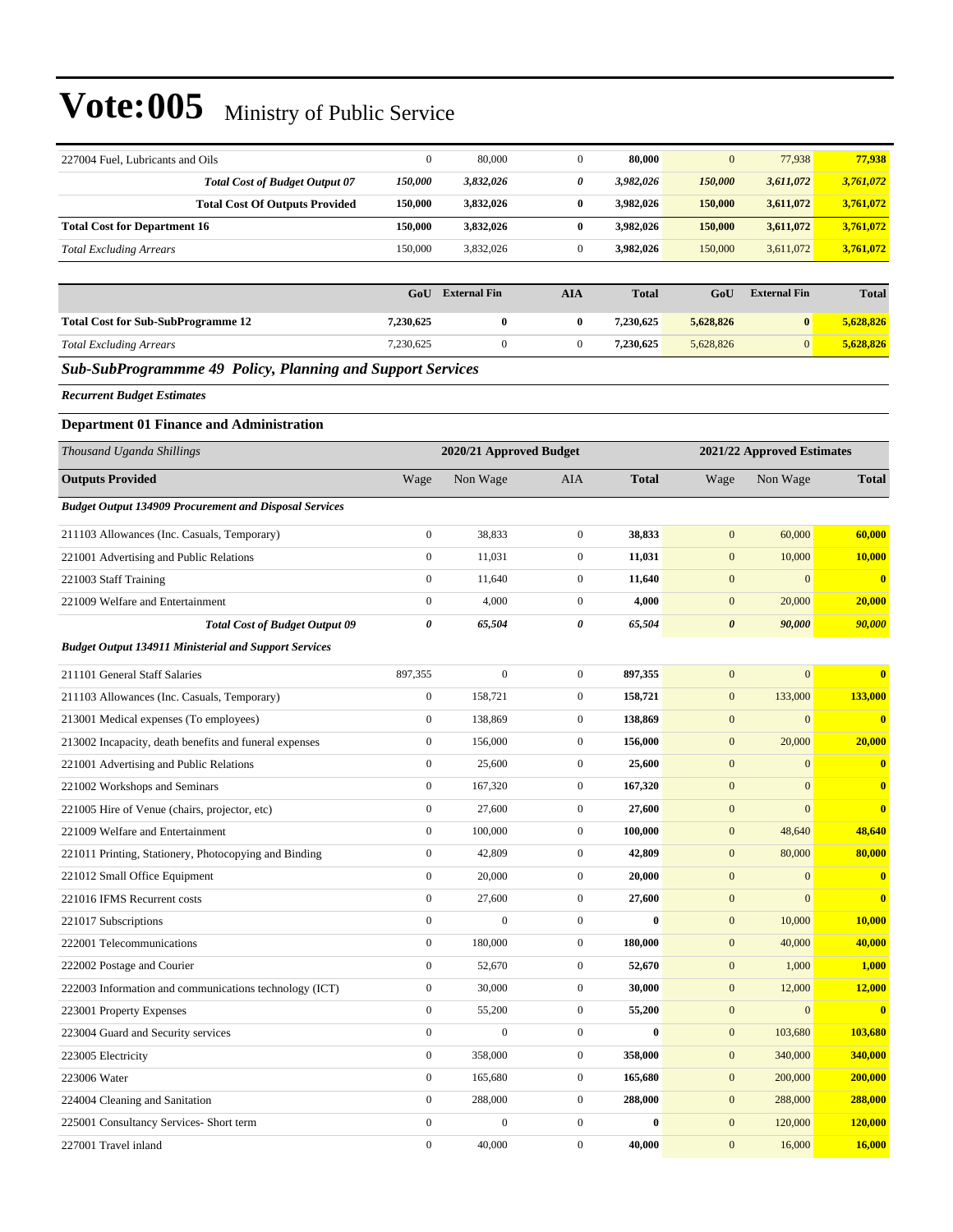| 227002 Travel abroad                                                         | $\boldsymbol{0}$ | 110,029          | $\mathbf{0}$     | 110.029      | $\mathbf{0}$              | $\mathbf{0}$ | $\mathbf{0}$            |
|------------------------------------------------------------------------------|------------------|------------------|------------------|--------------|---------------------------|--------------|-------------------------|
| 227004 Fuel, Lubricants and Oils                                             | $\boldsymbol{0}$ | 110,514          | $\mathbf{0}$     | 110,514      | $\mathbf{0}$              | 180,764      | 180,764                 |
| 228001 Maintenance - Civil                                                   | $\boldsymbol{0}$ | 120,000          | $\overline{0}$   | 120,000      | $\mathbf{0}$              | 147,000      | 147,000                 |
| 228002 Maintenance - Vehicles                                                | $\mathbf{0}$     | 360,600          | $\mathbf{0}$     | 360,600      | $\mathbf{0}$              | 225,840      | 225,840                 |
| 228003 Maintenance – Machinery, Equipment & Furniture                        | $\boldsymbol{0}$ | $\mathbf{0}$     | $\overline{0}$   | $\mathbf{0}$ | $\mathbf{0}$              | 130,000      | 130,000                 |
| 228004 Maintenance – Other                                                   | $\mathbf{0}$     | 20,000           | $\mathbf{0}$     | 20,000       | $\mathbf{0}$              | $\mathbf{0}$ | $\bf{0}$                |
| <b>Total Cost of Budget Output 11</b>                                        | 897,355          | 2,755,212        | 0                | 3,652,568    | $\boldsymbol{\theta}$     | 2,095,924    | 2,095,924               |
| <b>Budget Output 134913 Financial Management</b>                             |                  |                  |                  |              |                           |              |                         |
| 211103 Allowances (Inc. Casuals, Temporary)                                  | $\boldsymbol{0}$ | 36,000           | $\mathbf{0}$     | 36,000       | $\mathbf{0}$              | 20,000       | 20,000                  |
| 221003 Staff Training                                                        | $\boldsymbol{0}$ | 40,000           | $\overline{0}$   | 40,000       | $\mathbf{0}$              | $\mathbf{0}$ | $\bf{0}$                |
| 221009 Welfare and Entertainment                                             | $\boldsymbol{0}$ | 40,452           | $\mathbf{0}$     | 40,452       | $\mathbf{0}$              | 129,768      | 129,768                 |
| 221016 IFMS Recurrent costs                                                  | $\boldsymbol{0}$ | 43,400           | $\overline{0}$   | 43,400       | $\mathbf{0}$              | $\mathbf{0}$ | $\bf{0}$                |
| 227001 Travel inland                                                         | $\boldsymbol{0}$ | 29,440           | $\mathbf{0}$     | 29,440       | $\mathbf{0}$              | 15,900       | 15,900                  |
| 227002 Travel abroad                                                         | $\boldsymbol{0}$ | 38,400           | $\mathbf{0}$     | 38,400       | $\mathbf{0}$              | $\mathbf{0}$ | $\overline{\mathbf{0}}$ |
| 227004 Fuel, Lubricants and Oils                                             | $\boldsymbol{0}$ | 32,200           | $\mathbf{0}$     | 32,200       | $\mathbf{0}$              | 32,000       | 32,000                  |
| <b>Total Cost of Budget Output 13</b>                                        | 0                | 259,892          | 0                | 259,892      | $\boldsymbol{\theta}$     | 197,668      | 197,668                 |
| <b>Budget Output 134914 Support to Top Management Services</b>               |                  |                  |                  |              |                           |              |                         |
| 211103 Allowances (Inc. Casuals, Temporary)                                  | $\boldsymbol{0}$ | 96,600           | $\overline{0}$   | 96,600       | $\mathbf{0}$              | 64,000       | 64,000                  |
| 221007 Books, Periodicals & Newspapers                                       | $\boldsymbol{0}$ | 40,000           | $\overline{0}$   | 40,000       | $\mathbf{0}$              | $\mathbf{0}$ | $\mathbf{0}$            |
| 221009 Welfare and Entertainment                                             | $\boldsymbol{0}$ | 52,200           | $\overline{0}$   | 52,200       | $\mathbf{0}$              | 85,000       | 85,000                  |
| 221011 Printing, Stationery, Photocopying and Binding                        | $\boldsymbol{0}$ | 4,600            | $\mathbf{0}$     | 4,600        | $\mathbf{0}$              | $\mathbf{0}$ | $\bf{0}$                |
| 221012 Small Office Equipment                                                | $\boldsymbol{0}$ | 34,760           | $\mathbf{0}$     | 34,760       | $\boldsymbol{0}$          | $\mathbf{0}$ | $\overline{\mathbf{0}}$ |
| 227001 Travel inland                                                         | $\mathbf{0}$     | 138,974          | $\overline{0}$   | 138,974      | $\mathbf{0}$              | 12,002       | 12,002                  |
| 227002 Travel abroad                                                         | $\boldsymbol{0}$ | 246,517          | $\mathbf{0}$     | 246,517      | $\mathbf{0}$              | $\mathbf{0}$ | $\bf{0}$                |
| 227004 Fuel, Lubricants and Oils                                             | $\boldsymbol{0}$ | 97,620           | $\overline{0}$   | 97,620       | $\mathbf{0}$              | 58,998       | 58,998                  |
| <b>Total Cost of Budget Output 14</b>                                        | 0                | 711,271          | 0                | 711,271      | $\boldsymbol{\theta}$     | 220,000      | 220,000                 |
| <b>Budget Output 134915 Implementation of the IEC Strategy</b>               |                  |                  |                  |              |                           |              |                         |
| 211103 Allowances (Inc. Casuals, Temporary)                                  | $\boldsymbol{0}$ | 70,260           | $\overline{0}$   | 70,260       | $\mathbf{0}$              | 11,600       | 11,600                  |
| 221001 Advertising and Public Relations                                      | $\boldsymbol{0}$ | 41,126           | $\overline{0}$   | 41,126       | $\mathbf{0}$              | $\mathbf{0}$ | $\overline{\mathbf{0}}$ |
| 221009 Welfare and Entertainment                                             | $\boldsymbol{0}$ | 9,400            | $\mathbf{0}$     | 9,400        | $\mathbf{0}$              | 36,000       | 36,000                  |
| 221017 Subscriptions                                                         | $\boldsymbol{0}$ | 4,400            | $\boldsymbol{0}$ | 4,400        | $\mathbf{0}$              | 4,400        | 4,400                   |
| 227001 Travel inland                                                         | $\mathbf{0}$     | 45,800           | $\overline{0}$   | 45,800       | $\mathbf{0}$              | 12,000       | 12,000                  |
| 228004 Maintenance - Other                                                   | $\boldsymbol{0}$ | $\mathbf{0}$     | $\mathbf{0}$     | $\mathbf{0}$ | $\mathbf{0}$              | 4,000        | 4,000                   |
| <b>Total Cost of Budget Output 15</b>                                        | 0                | 170,986          | 0                | 170,986      | $\boldsymbol{\theta}$     | 68,000       | 68,000                  |
| <b>Budget Output 134917 HIV/AIDS Mainstreaming</b>                           |                  |                  |                  |              |                           |              |                         |
| 211103 Allowances (Inc. Casuals, Temporary)                                  | $\boldsymbol{0}$ | $\boldsymbol{0}$ | $\mathbf{0}$     | $\bf{0}$     | $\mathbf{0}$              | 4,000        | 4,000                   |
| <b>Total Cost of Budget Output 17</b>                                        | $\pmb{\theta}$   | 0                | 0                | 0            | $\boldsymbol{\theta}$     | 4,000        | 4,000                   |
| <b>Budget Output 134919 Human Resource Management Services</b>               |                  |                  |                  |              |                           |              |                         |
|                                                                              | 1,037,789        | $\mathbf{0}$     | $\overline{0}$   | 1,037,789    |                           | $\mathbf{0}$ | 1,777,853               |
| 211101 General Staff Salaries<br>211103 Allowances (Inc. Casuals, Temporary) | $\boldsymbol{0}$ | 18,400           | $\mathbf{0}$     | 18,400       | 1,777,853<br>$\mathbf{0}$ | 52,560       | 52,560                  |
| 213001 Medical expenses (To employees)                                       | $\boldsymbol{0}$ | $\boldsymbol{0}$ | $\boldsymbol{0}$ | $\bf{0}$     | $\boldsymbol{0}$          | 10,000       | <b>10,000</b>           |
| 213004 Gratuity Expenses                                                     | $\boldsymbol{0}$ | 75,000           | $\boldsymbol{0}$ | 75,000       | $\mathbf{0}$              | 75,000       | 75,000                  |
| 221002 Workshops and Seminars                                                | $\boldsymbol{0}$ | $\boldsymbol{0}$ | $\boldsymbol{0}$ | $\bf{0}$     | $\mathbf{0}$              | 3,752        | 3,752                   |
| 221005 Hire of Venue (chairs, projector, etc)                                | $\mathbf{0}$     | 44,820           | $\overline{0}$   | 44,820       | $\mathbf{0}$              | 0            | $\overline{\mathbf{0}}$ |
|                                                                              |                  |                  |                  |              |                           |              |                         |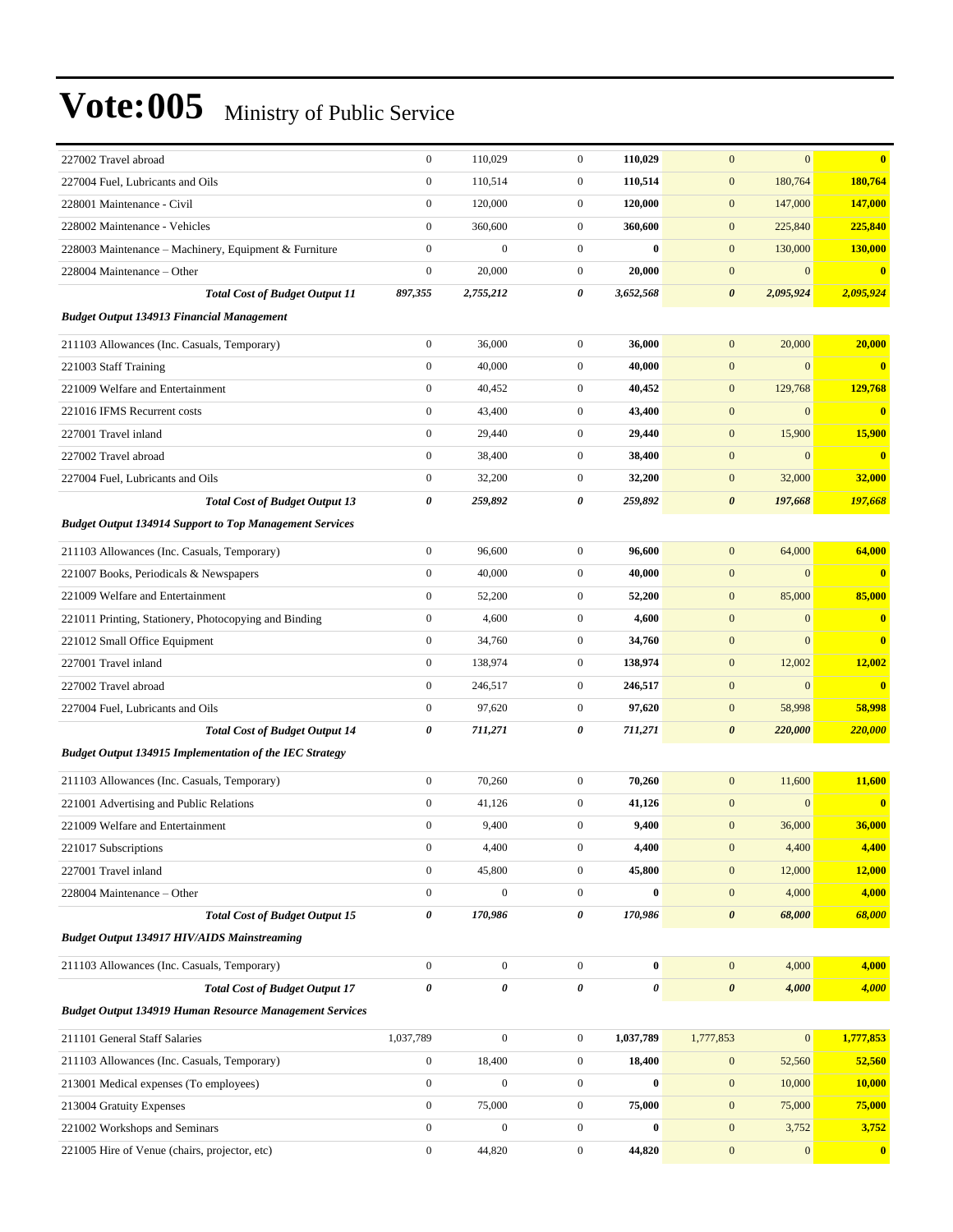| 221009 Welfare and Entertainment                                                       | $\boldsymbol{0}$ | 112,000                 | $\boldsymbol{0}$ | 112,000      | $\boldsymbol{0}$      | 105,000                    | 105,000               |
|----------------------------------------------------------------------------------------|------------------|-------------------------|------------------|--------------|-----------------------|----------------------------|-----------------------|
| 221011 Printing, Stationery, Photocopying and Binding                                  | $\boldsymbol{0}$ | 2,760                   | $\boldsymbol{0}$ | 2,760        | $\boldsymbol{0}$      | $\boldsymbol{0}$           | $\bf{0}$              |
| 221020 IPPS Recurrent Costs                                                            | $\boldsymbol{0}$ | 18,400                  | $\boldsymbol{0}$ | 18,400       | $\mathbf{0}$          | $\mathbf{0}$               | $\bf{0}$              |
| 224005 Uniforms, Beddings and Protective Gear                                          | $\boldsymbol{0}$ | 11,562                  | $\boldsymbol{0}$ | 11,562       | $\boldsymbol{0}$      | $\mathbf{0}$               | $\bf{0}$              |
| 227001 Travel inland                                                                   | $\boldsymbol{0}$ | 6,440                   | $\boldsymbol{0}$ | 6,440        | $\boldsymbol{0}$      | $\mathbf{0}$               | $\bf{0}$              |
| 227004 Fuel, Lubricants and Oils                                                       | $\boldsymbol{0}$ | 9,200                   | $\overline{0}$   | 9,200        | $\boldsymbol{0}$      | $\mathbf{0}$               | $\bf{0}$              |
| <b>Total Cost of Budget Output 19</b>                                                  | 1,037,789        | 298,582                 | 0                | 1,336,371    | 1,777,853             | 246,312                    | 2,024,165             |
| <b>Budget Output 134920 Records Management Services</b>                                |                  |                         |                  |              |                       |                            |                       |
| 211103 Allowances (Inc. Casuals, Temporary)                                            | $\boldsymbol{0}$ | 60,000                  | $\boldsymbol{0}$ | 60,000       | $\boldsymbol{0}$      | 63,148                     | 63,148                |
| 221009 Welfare and Entertainment                                                       | $\boldsymbol{0}$ | 32,790                  | $\boldsymbol{0}$ | 32,790       | $\boldsymbol{0}$      | 36,000                     | 36,000                |
| 221017 Subscriptions                                                                   | $\mathbf{0}$     | 10,000                  | $\boldsymbol{0}$ | 10,000       | $\mathbf{0}$          | 4,000                      | 4,000                 |
| 227004 Fuel, Lubricants and Oils                                                       | $\boldsymbol{0}$ | 10,128                  | $\boldsymbol{0}$ | 10,128       | $\mathbf{0}$          | $\mathbf{0}$               | $\mathbf{0}$          |
| <b>Total Cost of Budget Output 20</b>                                                  | $\pmb{\theta}$   | 112,918                 | 0                | 112,918      | $\boldsymbol{\theta}$ | 103,148                    | 103,148               |
| <b>Total Cost Of Outputs Provided</b>                                                  | 1,935,145        | 4,374,366               | $\bf{0}$         | 6,309,511    | 1,777,853             | 3,025,052                  | 4,802,905             |
| <b>Arrears</b>                                                                         | Wage             | Non Wage                | <b>AIA</b>       | <b>Total</b> | Wage                  | Non Wage                   | <b>Total</b>          |
| <b>Budget Output 134999 Arrears</b>                                                    |                  |                         |                  |              |                       |                            |                       |
| 321605 Domestic arrears (Budgeting)                                                    | $\boldsymbol{0}$ | 112,077                 | $\boldsymbol{0}$ | 112,077      | $\mathbf{0}$          | $\boldsymbol{0}$           | $\bf{0}$              |
| <b>Total Cost of Budget Output 99</b>                                                  | 0                | 112,077                 | 0                | 112,077      | $\boldsymbol{\theta}$ | $\boldsymbol{\theta}$      | $\boldsymbol{\theta}$ |
| <b>Total Cost Of Arrears</b>                                                           | $\bf{0}$         | 112,077                 | $\bf{0}$         | 112,077      | $\bf{0}$              | $\bf{0}$                   | $\mathbf{0}$          |
| <b>Total Cost for Department 01</b>                                                    | 1,935,145        | 4,486,442               | $\bf{0}$         | 6,421,587    | 1,777,853             | 3,025,052                  | 4,802,905             |
| <b>Total Excluding Arrears</b>                                                         | 1,935,145        | 4,374,366               | $\boldsymbol{0}$ | 6,309,511    | 1,777,853             | 3,025,052                  | 4,802,905             |
|                                                                                        |                  |                         |                  |              |                       |                            |                       |
| Department 02 Administrative Reform                                                    |                  |                         |                  |              |                       |                            |                       |
| Thousand Uganda Shillings                                                              |                  | 2020/21 Approved Budget |                  |              |                       | 2021/22 Approved Estimates |                       |
| <b>Outputs Provided</b>                                                                | Wage             | Non Wage                | <b>AIA</b>       | <b>Total</b> | Wage                  | Non Wage                   | <b>Total</b>          |
| <b>Budget Output 134908 Public Service Negotiation and Dispute Settlement Services</b> |                  |                         |                  |              |                       |                            |                       |
| 211103 Allowances (Inc. Casuals, Temporary)                                            | $\boldsymbol{0}$ | 267,360                 | $\boldsymbol{0}$ | 267,360      | $\boldsymbol{0}$      | 236,000                    | 236,000               |
| 221009 Welfare and Entertainment                                                       | $\boldsymbol{0}$ | 55,600                  | $\boldsymbol{0}$ | 55,600       | $\boldsymbol{0}$      | 20,000                     | 20,000                |
| 227001 Travel inland                                                                   | $\boldsymbol{0}$ | 69,673                  | $\boldsymbol{0}$ | 69,673       | $\mathbf{0}$          | 21,000                     | 21,000                |
| 227004 Fuel, Lubricants and Oils                                                       | $\boldsymbol{0}$ | 14,099                  | $\boldsymbol{0}$ | 14,099       | $\mathbf{0}$          | 16,000                     | 16,000                |
| <b>Total Cost of Budget Output 08</b>                                                  | 0                | 406,732                 | 0                | 406,732      | $\boldsymbol{\theta}$ | 293,000                    | 293,000               |
| <b>Total Cost Of Outputs Provided</b>                                                  | $\bf{0}$         | 406,732                 | $\pmb{0}$        | 406,732      | $\bf{0}$              | 293,000                    | 293,000               |
| <b>Total Cost for Department 02</b>                                                    | $\bf{0}$         | 406,732                 | $\bf{0}$         | 406,732      | $\pmb{0}$             | 293,000                    | 293,000               |
| <b>Total Excluding Arrears</b>                                                         | $\boldsymbol{0}$ | 406,732                 | $\boldsymbol{0}$ | 406,732      | $\boldsymbol{0}$      | 293,000                    | 293,000               |
| Department 10 Internal Audit                                                           |                  |                         |                  |              |                       |                            |                       |
| Thousand Uganda Shillings                                                              |                  | 2020/21 Approved Budget |                  |              |                       | 2021/22 Approved Estimates |                       |
| <b>Outputs Provided</b>                                                                | Wage             | Non Wage                | AIA              | <b>Total</b> | Wage                  | Non Wage                   | <b>Total</b>          |
| <b>Budget Output 134913 Financial Management</b>                                       |                  |                         |                  |              |                       |                            |                       |
| 211103 Allowances (Inc. Casuals, Temporary)                                            | $\boldsymbol{0}$ | 27,000                  | $\boldsymbol{0}$ | 27,000       | $\boldsymbol{0}$      | 13,500                     | 13,500                |
| 221009 Welfare and Entertainment                                                       | $\boldsymbol{0}$ | 4,970                   | $\boldsymbol{0}$ | 4,970        | $\boldsymbol{0}$      | 4,900                      | 4,900                 |
| 221011 Printing, Stationery, Photocopying and Binding                                  | $\boldsymbol{0}$ | 500                     | $\boldsymbol{0}$ | 500          | $\mathbf{0}$          | $\boldsymbol{0}$           | $\mathbf{0}$          |
| 227001 Travel inland                                                                   | $\boldsymbol{0}$ | 58,095                  | $\boldsymbol{0}$ | 58,095       | $\boldsymbol{0}$      | 18,305                     | 18,305                |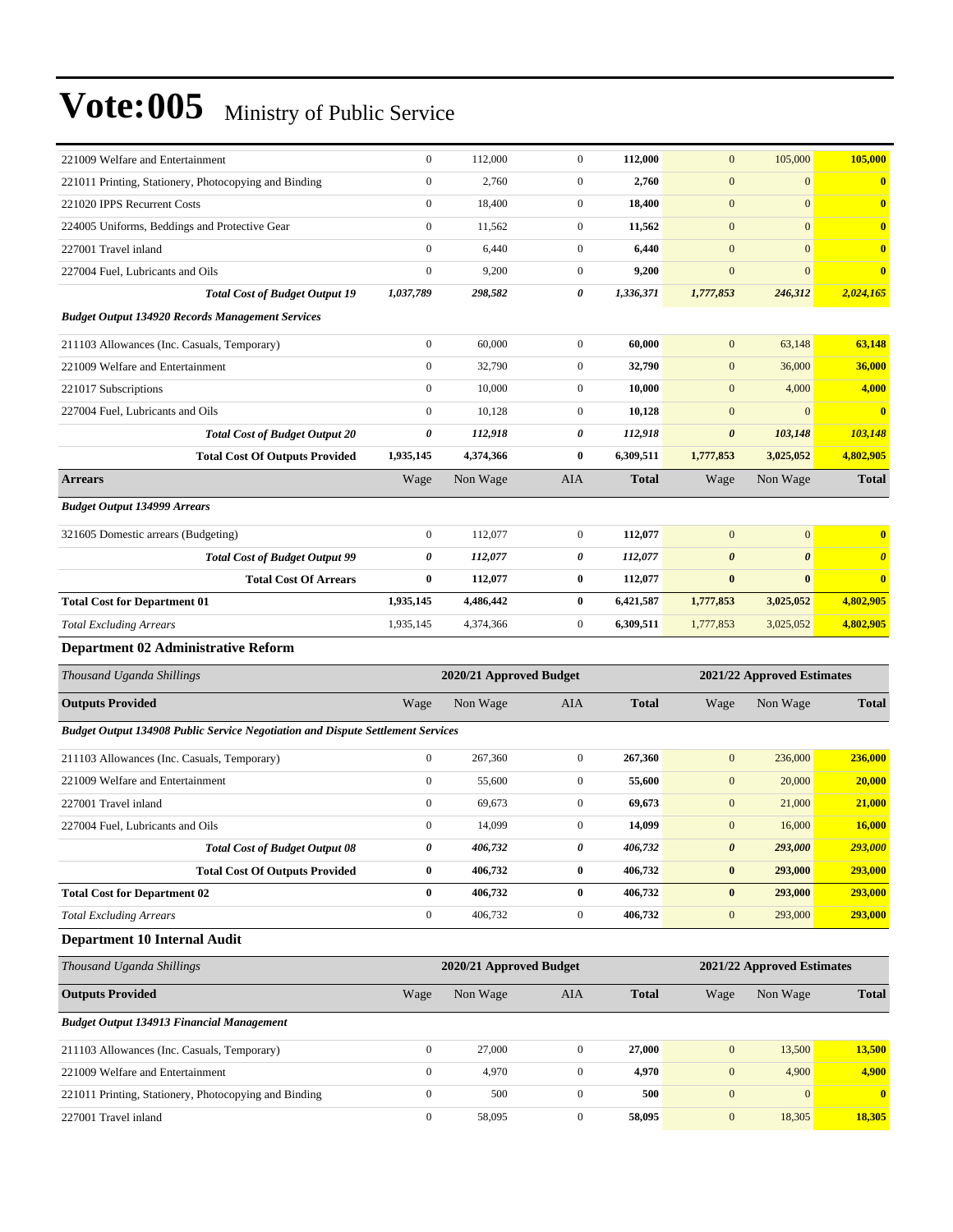| 227004 Fuel, Lubricants and Oils                                            | $\boldsymbol{0}$                                      | 26,000                  | $\boldsymbol{0}$ | 26,000       | $\mathbf{0}$          | 13,000                     | 13,000       |
|-----------------------------------------------------------------------------|-------------------------------------------------------|-------------------------|------------------|--------------|-----------------------|----------------------------|--------------|
| <b>Total Cost of Budget Output 13</b>                                       | 0                                                     | 116,565                 | 0                | 116,565      | $\boldsymbol{\theta}$ | 49,705                     | 49,705       |
| <b>Total Cost Of Outputs Provided</b>                                       | 0                                                     | 116,565                 | $\bf{0}$         | 116,565      | $\pmb{0}$             | 49,705                     | 49,705       |
| <b>Total Cost for Department 10</b>                                         | $\bf{0}$                                              | 116,565                 | $\bf{0}$         | 116,565      | $\bf{0}$              | 49,705                     | 49,705       |
| <b>Total Excluding Arrears</b>                                              | $\boldsymbol{0}$                                      | 116,565                 | $\boldsymbol{0}$ | 116,565      | $\mathbf{0}$          | 49,705                     | 49,705       |
| <b>Department 11 Civil Service College</b>                                  |                                                       |                         |                  |              |                       |                            |              |
| Thousand Uganda Shillings                                                   | 2020/21 Approved Budget<br>2021/22 Approved Estimates |                         |                  |              |                       |                            |              |
| <b>Outputs Provided</b>                                                     | Wage                                                  | Non Wage                | AIA              | <b>Total</b> | Wage                  | Non Wage                   | <b>Total</b> |
| <b>Budget Output 134902 Upgrading of the Civil Service College Facility</b> |                                                       |                         |                  |              |                       |                            |              |
| 211101 General Staff Salaries                                               | 662,239                                               | $\boldsymbol{0}$        | $\boldsymbol{0}$ | 662,239      | 662,239               | $\overline{0}$             | 662,239      |
| 221003 Staff Training                                                       | $\boldsymbol{0}$                                      | $\boldsymbol{0}$        | $\boldsymbol{0}$ | $\bf{0}$     | $\boldsymbol{0}$      | 7,000                      | 7,000        |
| 221009 Welfare and Entertainment                                            | $\boldsymbol{0}$                                      | $\mathbf{0}$            | $\boldsymbol{0}$ | $\bf{0}$     | $\boldsymbol{0}$      | 56,000                     | 56,000       |
| 221012 Small Office Equipment                                               | $\overline{0}$                                        | $\boldsymbol{0}$        | $\boldsymbol{0}$ | $\bf{0}$     | $\mathbf{0}$          | 5,859                      | 5,859        |
| 223004 Guard and Security services                                          | $\overline{0}$                                        | $\boldsymbol{0}$        | $\boldsymbol{0}$ | $\bf{0}$     | $\mathbf{0}$          | 17,856                     | 17,856       |
| 227004 Fuel, Lubricants and Oils                                            | $\overline{0}$                                        | $\mathbf{0}$            | $\boldsymbol{0}$ | $\bf{0}$     | $\mathbf{0}$          | 80,000                     | 80,000       |
| <b>Total Cost of Budget Output 02</b>                                       | 662,239                                               | 0                       | 0                | 662,239      | 662,239               | 166,715                    | 828,954      |
| <b>Budget Output 134903 MDAs and LGs Capacity building</b>                  |                                                       |                         |                  |              |                       |                            |              |
| 211103 Allowances (Inc. Casuals, Temporary)                                 | $\boldsymbol{0}$                                      | 18,300                  | $\boldsymbol{0}$ | 18,300       | $\mathbf{0}$          | $\overline{0}$             |              |
| 221003 Staff Training                                                       | $\boldsymbol{0}$                                      | 1,682,674               | $\boldsymbol{0}$ | 1,682,674    | $\boldsymbol{0}$      | 274,032                    | 274,032      |
| 221009 Welfare and Entertainment                                            | $\boldsymbol{0}$                                      | 36,000                  | $\boldsymbol{0}$ | 36,000       | $\boldsymbol{0}$      | $\boldsymbol{0}$           | $\bf{0}$     |
| 221011 Printing, Stationery, Photocopying and Binding                       | $\boldsymbol{0}$                                      | $\mathbf{0}$            | $\boldsymbol{0}$ | $\bf{0}$     | $\boldsymbol{0}$      | 16,305                     | 16,305       |
| 221012 Small Office Equipment                                               | $\boldsymbol{0}$                                      | 17,500                  | $\boldsymbol{0}$ | 17,500       | $\boldsymbol{0}$      | $\boldsymbol{0}$           | $\bf{0}$     |
| 223004 Guard and Security services                                          | $\boldsymbol{0}$                                      | 17,856                  | $\boldsymbol{0}$ | 17,856       | $\boldsymbol{0}$      | $\theta$                   | $\bf{0}$     |
| 227004 Fuel, Lubricants and Oils                                            | $\boldsymbol{0}$                                      | 60,000                  | $\boldsymbol{0}$ | 60,000       | $\boldsymbol{0}$      | $\overline{0}$             | $\bf{0}$     |
| <b>Total Cost of Budget Output 03</b>                                       | 0                                                     | 1,832,330               | 0                | 1,832,330    | $\boldsymbol{\theta}$ | 290,337                    | 290,337      |
| <b>Total Cost Of Outputs Provided</b>                                       | 662,239                                               | 1,832,330               | $\bf{0}$         | 2,494,569    | 662,239               | 457,053                    | 1,119,291    |
| <b>Total Cost for Department 11</b>                                         | 662,239                                               | 1,832,330               | $\bf{0}$         | 2,494,569    | 662,239               | 457,053                    | 1,119,291    |
| <b>Total Excluding Arrears</b>                                              | 662,239                                               | 1,832,330               | $\boldsymbol{0}$ | 2,494,569    | 662,239               | 457,053                    | 1,119,291    |
| <b>Department 13 Public Service Pensions</b>                                |                                                       |                         |                  |              |                       |                            |              |
| Thousand Uganda Shillings                                                   |                                                       | 2020/21 Approved Budget |                  |              |                       | 2021/22 Approved Estimates |              |
| <b>Outputs Provided</b>                                                     | Wage                                                  | Non Wage                | AIA              | <b>Total</b> | Wage                  | Non Wage                   | <b>Total</b> |
| <b>Budget Output 134901 Payment of statutory pensions</b>                   |                                                       |                         |                  |              |                       |                            |              |
| 211103 Allowances (Inc. Casuals, Temporary)                                 | $\boldsymbol{0}$                                      | 55,000                  | $\boldsymbol{0}$ | 55,000       | $\mathbf{0}$          | $\boldsymbol{0}$           | $\bf{0}$     |
| 211106 Emoluments paid to former Presidents / Vice<br>Presidents            | $\boldsymbol{0}$                                      | 1,035,160               | $\boldsymbol{0}$ | 1,035,160    | $\boldsymbol{0}$      | 5,535,160                  | 5,535,160    |
| 212102 Pension for General Civil Service                                    | $\boldsymbol{0}$                                      | 1,955,722               | $\boldsymbol{0}$ | 1,955,722    | $\mathbf{0}$          | 1,964,535                  | 1,964,535    |
| 213002 Incapacity, death benefits and funeral expenses                      | $\boldsymbol{0}$                                      | 1,164,507               | $\boldsymbol{0}$ | 1,164,507    | $\mathbf{0}$          | $\mathbf{0}$               | $\bf{0}$     |
| 213004 Gratuity Expenses                                                    | $\boldsymbol{0}$                                      | 89,656                  | $\mathbf{0}$     | 89,656       | $\mathbf{0}$          | 164,759                    | 164,759      |
| <b>Total Cost of Budget Output 01</b>                                       | $\pmb{\theta}$                                        | 4,300,045               | 0                | 4,300,045    | $\boldsymbol{\theta}$ | 7,664,454                  | 7,664,454    |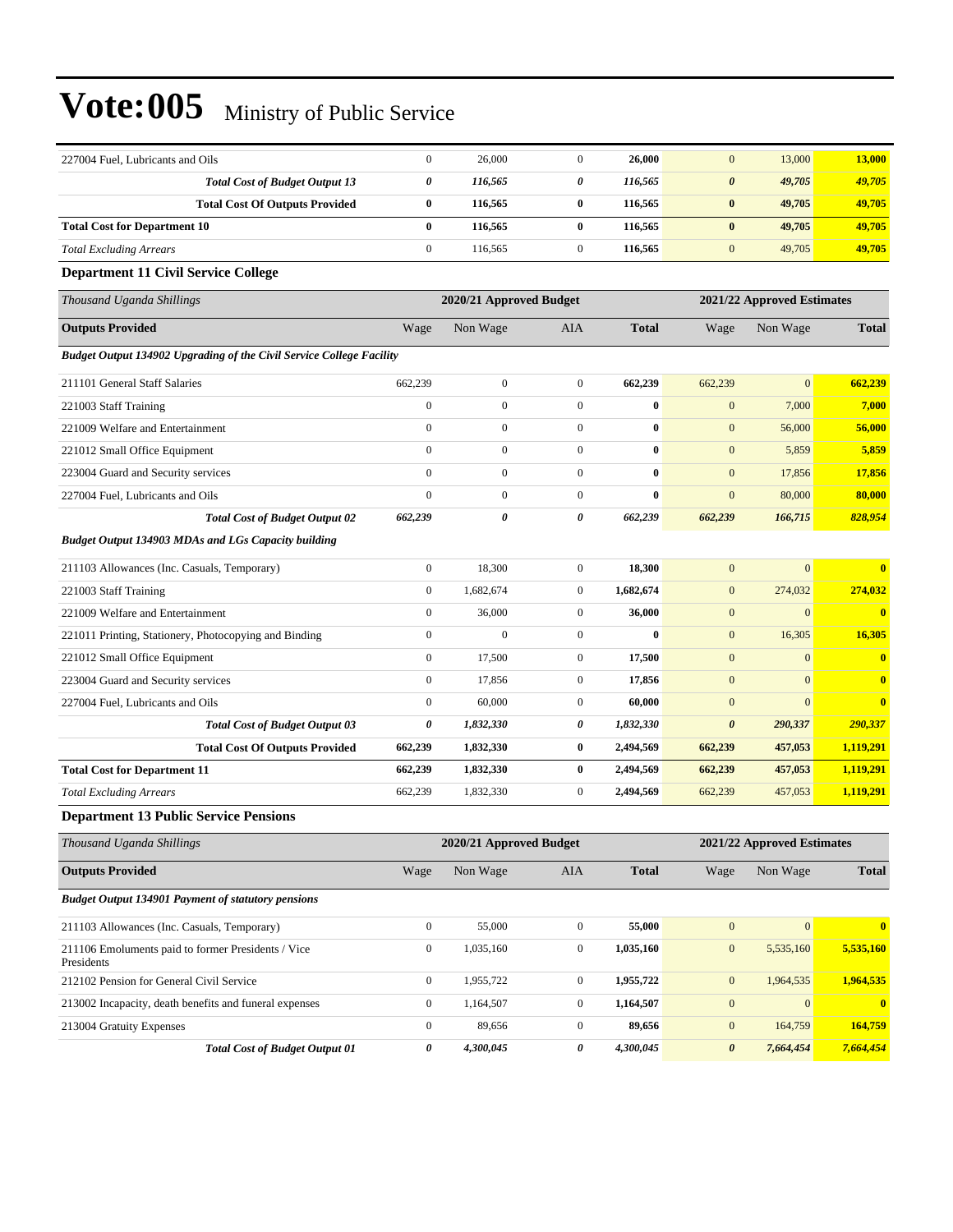| <b>Budget Output 134919 Human Resource Management Services</b>                     |                                                       |                  |                  |              |                       |                  |               |
|------------------------------------------------------------------------------------|-------------------------------------------------------|------------------|------------------|--------------|-----------------------|------------------|---------------|
| 211103 Allowances (Inc. Casuals, Temporary)                                        | $\boldsymbol{0}$                                      | $\boldsymbol{0}$ | $\overline{0}$   | $\bf{0}$     | $\boldsymbol{0}$      | 27,500           | 27,500        |
| 211106 Emoluments paid to former Presidents / Vice<br>Presidents                   | $\mathbf{0}$                                          | $\boldsymbol{0}$ | $\overline{0}$   | $\bf{0}$     | $\mathbf{0}$          | 1,164,507        | 1,164,507     |
| <b>Total Cost of Budget Output 19</b>                                              | 0                                                     | 0                | 0                | 0            | $\boldsymbol{\theta}$ | 1,192,007        | 1,192,007     |
| <b>Total Cost Of Outputs Provided</b>                                              | $\bf{0}$                                              | 4,300,045        | $\bf{0}$         | 4,300,045    | $\bf{0}$              | 8,856,461        | 8,856,461     |
| <b>Total Cost for Department 13</b>                                                | $\bf{0}$                                              | 4,300,045        | $\bf{0}$         | 4,300,045    | $\bf{0}$              | 8,856,461        | 8,856,461     |
| <b>Total Excluding Arrears</b>                                                     | $\boldsymbol{0}$                                      | 4,300,045        | $\mathbf{0}$     | 4,300,045    | $\boldsymbol{0}$      | 8,856,461        | 8,856,461     |
| <b>Department 19 Policy and Planning</b>                                           |                                                       |                  |                  |              |                       |                  |               |
| Thousand Uganda Shillings                                                          | 2020/21 Approved Budget<br>2021/22 Approved Estimates |                  |                  |              |                       |                  |               |
| <b>Outputs Provided</b>                                                            | Wage                                                  | Non Wage         | <b>AIA</b>       | <b>Total</b> | Wage                  | Non Wage         | Total         |
| <b>Budget Output 134910 Policies Analysed and Evaluated</b>                        |                                                       |                  |                  |              |                       |                  |               |
| 211103 Allowances (Inc. Casuals, Temporary)                                        | $\boldsymbol{0}$                                      | 58,092           | $\overline{0}$   | 58,092       | $\mathbf{0}$          | 27,156           | 27,156        |
| 221002 Workshops and Seminars                                                      | $\boldsymbol{0}$                                      | $\boldsymbol{0}$ | $\boldsymbol{0}$ | $\bf{0}$     | $\mathbf{0}$          | 5,600            | 5,600         |
| 221009 Welfare and Entertainment                                                   | $\boldsymbol{0}$                                      | 10,654           | $\overline{0}$   | 10,654       | $\mathbf{0}$          | 6,000            | 6,000         |
| 221011 Printing, Stationery, Photocopying and Binding                              | $\mathbf{0}$                                          | 12,000           | $\mathbf{0}$     | 12,000       | $\boldsymbol{0}$      | 1,000            | 1,000         |
| 227001 Travel inland                                                               | $\boldsymbol{0}$                                      | 36,377           | $\mathbf{0}$     | 36,377       | $\boldsymbol{0}$      | $\mathbf{0}$     | $\mathbf{0}$  |
| 227004 Fuel, Lubricants and Oils                                                   | $\boldsymbol{0}$                                      | 23,750           | $\mathbf{0}$     | 23,750       | $\mathbf{0}$          | 15,000           | <b>15,000</b> |
| <b>Total Cost of Budget Output 10</b>                                              | 0                                                     | 140,874          | 0                | 140,874      | $\boldsymbol{\theta}$ | 54,756           | 54,756        |
| <b>Budget Output 134912 Production of Workplans and Budgets</b>                    |                                                       |                  |                  |              |                       |                  |               |
| 211101 General Staff Salaries                                                      | 291,329                                               | $\mathbf{0}$     | $\boldsymbol{0}$ | 291,329      | 291,329               | $\mathbf{0}$     | 291,329       |
| 211103 Allowances (Inc. Casuals, Temporary)                                        | $\boldsymbol{0}$                                      | 73,061           | $\mathbf{0}$     | 73,061       | $\mathbf{0}$          | 43,329           | 43,329        |
| 221002 Workshops and Seminars                                                      | $\boldsymbol{0}$                                      | 55,700           | $\boldsymbol{0}$ | 55,700       | $\boldsymbol{0}$      | 9,500            | 9,500         |
| 221009 Welfare and Entertainment                                                   | $\boldsymbol{0}$                                      | 20,800           | $\overline{0}$   | 20,800       | $\boldsymbol{0}$      | 7,800            | 7,800         |
| 221011 Printing, Stationery, Photocopying and Binding                              | $\boldsymbol{0}$                                      | 11,600           | $\mathbf{0}$     | 11,600       | $\boldsymbol{0}$      | 11,100           | 11,100        |
| 227001 Travel inland                                                               | $\boldsymbol{0}$                                      | 56,088           | $\overline{0}$   | 56,088       | $\mathbf{0}$          | $\mathbf{0}$     | $\mathbf{0}$  |
| 227004 Fuel, Lubricants and Oils                                                   | $\mathbf{0}$                                          | 28,001           | $\mathbf{0}$     | 28,001       | $\mathbf{0}$          | 23,320           | 23,320        |
| <b>Total Cost of Budget Output 12</b>                                              | 291,329                                               | 245,249          | 0                | 536,578      | 291,329               | 95,049           | 386,378       |
| Budget Output 134916 Monitoring and Evaluation Framework developed and implemented |                                                       |                  |                  |              |                       |                  |               |
| 211103 Allowances (Inc. Casuals, Temporary)                                        | $\boldsymbol{0}$                                      | 40,305           | $\boldsymbol{0}$ | 40,305       | $\mathbf{0}$          | 39,160           | 39,160        |
| 221002 Workshops and Seminars                                                      | $\boldsymbol{0}$                                      | 31,550           | $\boldsymbol{0}$ | 31,550       | $\boldsymbol{0}$      | $\boldsymbol{0}$ | $\bf{0}$      |
| 221009 Welfare and Entertainment                                                   | $\boldsymbol{0}$                                      | 15,300           | $\boldsymbol{0}$ | 15,300       | $\boldsymbol{0}$      | 1,300            | 1,300         |
| 221011 Printing, Stationery, Photocopying and Binding                              | $\boldsymbol{0}$                                      | 11,250           | $\boldsymbol{0}$ | 11,250       | $\boldsymbol{0}$      | 2,750            | 2,750         |
| 227001 Travel inland                                                               | $\boldsymbol{0}$                                      | 37,269           | $\boldsymbol{0}$ | 37,269       | $\boldsymbol{0}$      | 16,640           | 16,640        |
| 227004 Fuel, Lubricants and Oils                                                   | $\boldsymbol{0}$                                      | 22,900           | $\boldsymbol{0}$ | 22,900       | $\boldsymbol{0}$      | 19,600           | <b>19,600</b> |
| <b>Total Cost of Budget Output 16</b>                                              | $\pmb{\theta}$                                        | 158,574          | 0                | 158,574      | $\boldsymbol{\theta}$ | 79,450           | 79,450        |
| <b>Total Cost Of Outputs Provided</b>                                              | 291,329                                               | 544,697          | $\boldsymbol{0}$ | 836,026      | 291,329               | 229,255          | 520,584       |
| <b>Total Cost for Department 19</b>                                                | 291,329                                               | 544,697          | $\bf{0}$         | 836,026      | 291,329               | 229,255          | 520,584       |
| <b>Total Excluding Arrears</b>                                                     | 291,329                                               | 544,697          | $\boldsymbol{0}$ | 836,026      | 291,329               | 229,255          | 520,584       |

*Development Budget Estimates*